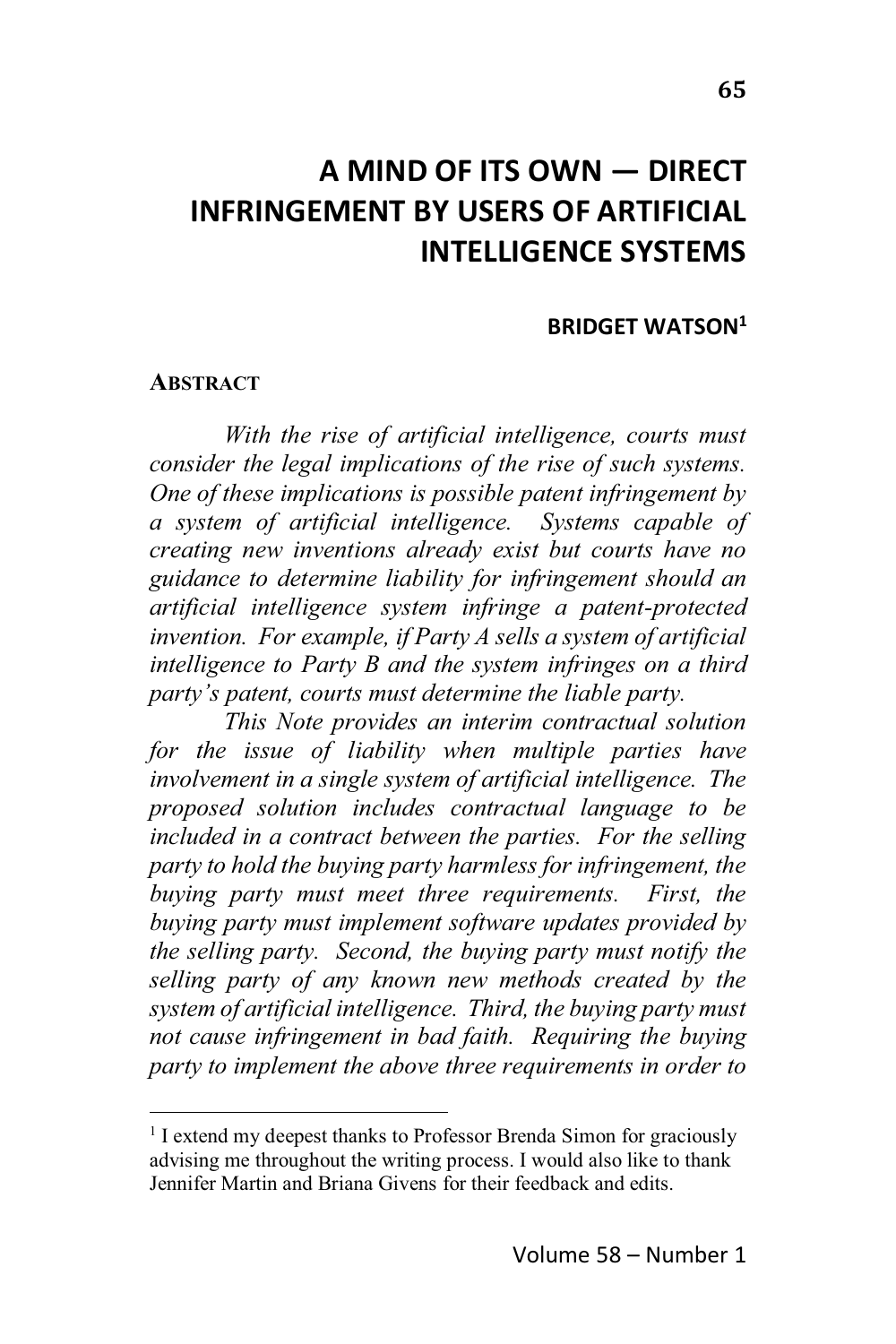*be held harmless, ensures that the buying party does its part to limit infringement. Pursuant to these contracts, courts will only hold the selling party liable for infringement that is outside of the control of the buying party. The buying party, further, is not held liable for infringement occurring outside of its knowledge or capability to control. Providing an interim contractual solution allows the parties to have an indication of liability without relying on a court's unpredictable determination.*

#### **CONTENTS**

| $\mathbf{I}$ .                                              |                                                          |
|-------------------------------------------------------------|----------------------------------------------------------|
| A.                                                          | Examples of How Artificial Intelligence Mimics           |
|                                                             | B. Artificial Intelligence Systems' Ability to Create 75 |
|                                                             | C. Direct Infringement of a Patented Method  77          |
| D.                                                          | Multi-Party Direct Infringement Using Artificial         |
| E.                                                          |                                                          |
| Contractual Solutions to Direct Infringement by Users<br>H. |                                                          |
| А.                                                          |                                                          |
| В.                                                          |                                                          |
| III.                                                        |                                                          |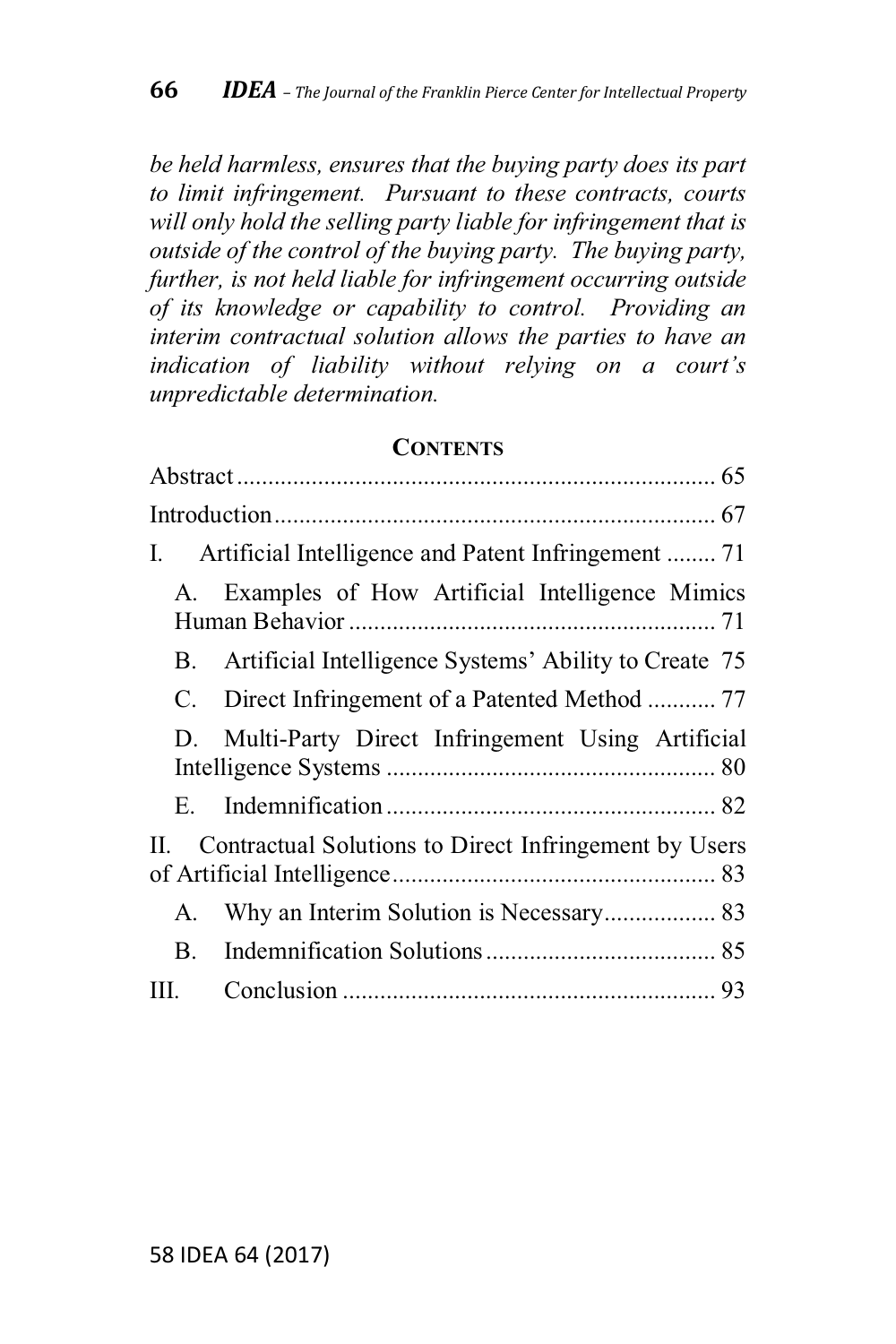#### **INTRODUCTION**

Funding for artificial intelligence startups increased "nearly sevenfold" from 2010 to  $2016<sup>2</sup>$ . The term "artificial" intelligence" describes "a broad set of methods, algorithms, and technologies that make software 'smart' in a way that may seem human-like to an outside observer."<sup>3</sup> The rise of artificial intelligence is evident in the White House's open request for information about the future of artificial intelligence in July 2016.4 IBM published an in-depth response explaining the current capabilities of systems of artificial intelligence, the resources needed for further innovation, and how artificial intelligence can benefit society in multiple ways.<sup>5</sup>

The future is now. With respect to the fast-paced evolution of robotics and artificial intelligence, the industry needs guidance on addressing novel intellectual property issues never addressed by the courts. Systems of artificial

<sup>2</sup> Helen Li, *Can a Computer be an Inventor?*, BILSKIBLOG (Apr. 7,

<sup>2016),</sup> http://www.bilskiblog.com/blog/2016/04/can-a-computer-be-aninventor.html.

<sup>3</sup> Katherine Noyes, *5 things you need to know about A.I.: Cognitive, neural and deep, oh my!*, COMPUTERWORLD, (Mar. 3, 2016, 12:49 PM), https://www.computerworld.com/article/3040563/enterprise-

applications/5-things-you-need-to-know-about-ai-cognitive-neural-anddeep-oh-my.html [http://perma.cc/7PW9-P42G ] (quoting Lynne

Parker, director of the division of Information and Intelligent Systems for the National Science Foundation).

<sup>4</sup> Request for Information on Artificial Intelligence, 81 Fed. Reg. 41610 (published June 27, 2017)

https://www.federalregister.gov/documents/2016/06/27/2016-

<sup>15082/</sup>request-for-information-on-artificial-intelligence [http://perma.cc/MMG2-Z85P].

<sup>5</sup> *See Response to 7 Request for Information: Preparing for the Future of Artificial Intelligence*, IBM, http://research.ibm.com/cognitivecomputing/ostp/rfi-response.shtml [http://perma.cc/3YQ5-XKLH]; *See also infra* Section I.B.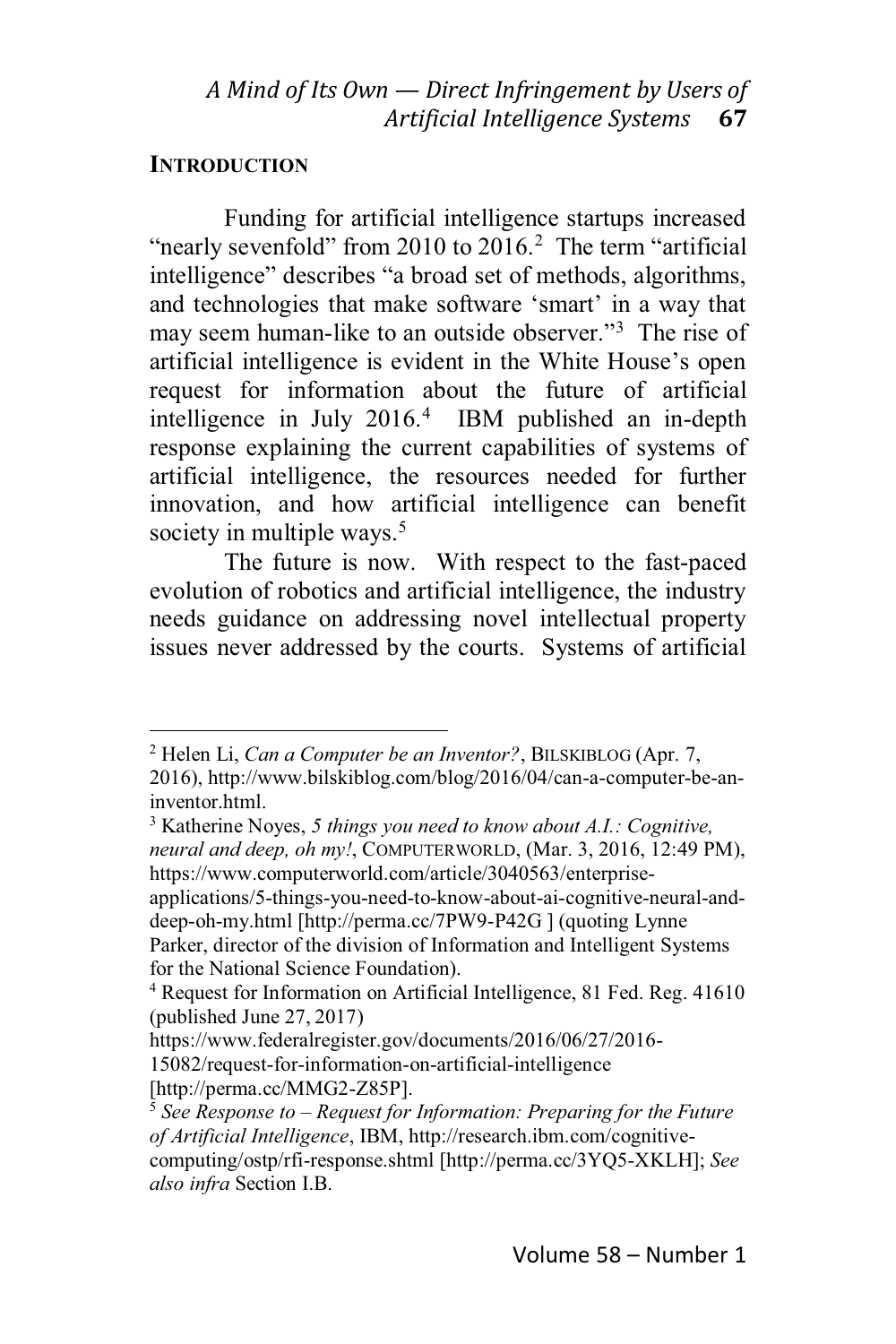intelligence have already created patentable inventions.<sup>6</sup> In 2005, Jonathon Koza's system of artificial intelligence created a genetic programming invention for which Koza received a patent.<sup>7</sup> Courts have not yet determined how to address ownership rights regarding intellectual property created by an artificial intelligence system, or which party might be liable should direct infringement occur.<sup>8</sup>

Courts have held that nonhumans cannot be considered inventors for the purpose of ownership rights to intellectual property.9 Although courts have discussed whether an animal may be considered an owner for purposes of intellectual property, courts have not considered such rights regarding artificial intelligence systems.10 Unlike animals, artificial intelligence systems work well beyond the capacity of humans.<sup>11</sup> In 2011, IBM entered its artificial intelligence system, Watson, into a Jeopardy! competition

<sup>7</sup> Keats, *supra* note 6.

<sup>6</sup> *See* Jonathon Keats*, John Koza Has Built an Invention Machine*, POPULAR SCIENCE (Apr. 18, 2006),

http://www.popsci.com/scitech/article/2006-04/john-koza-has-builtinvention-machine [http://perma.cc/C644-PR8R] (discussing a system of artificial intelligence that has already created a patented invention); *See also infra* Section I.C.

<sup>8</sup> *See generally* Ryan Abbott, *I Think, Therefore I Invent: Creative Computers and the Future of Patent Law*, 57 B.C. L. REV. 1079 (2016) (arguing that courts should consider systems of artificial intelligence to be inventors for the purpose of patent protection).

 $9$  *See* 35 U.S.C. § 100(f) (2016) ("The term 'inventor' means the individual....").); See generally Naruto v. Slater, No. 15-cv-04324-WHO, 2016 U.S. Dist. LEXIS 11041, at \*10 (N.D. Cal. Jan. 28, 2016) (explaining that a nonhuman cannot act as an author for purposes of Copyright protection).

<sup>10</sup> *See* Naruto, *supra* note 9.

<sup>11</sup> *See* Jo Best, *IBM Watson: The inside story of how the Jeopardywinning supercomputer was born and what it wants to do next*, TECHREPUBLIC, http://www.techrepublic.com/article/ibm-watson-theinside-story-of-how-the-jeopardy-winning-supercomputer-was-bornand-what-it-wants-to-do-next/ [http://perma.cc/CE68-WJFD ] (last visited Sep. 15, 2016).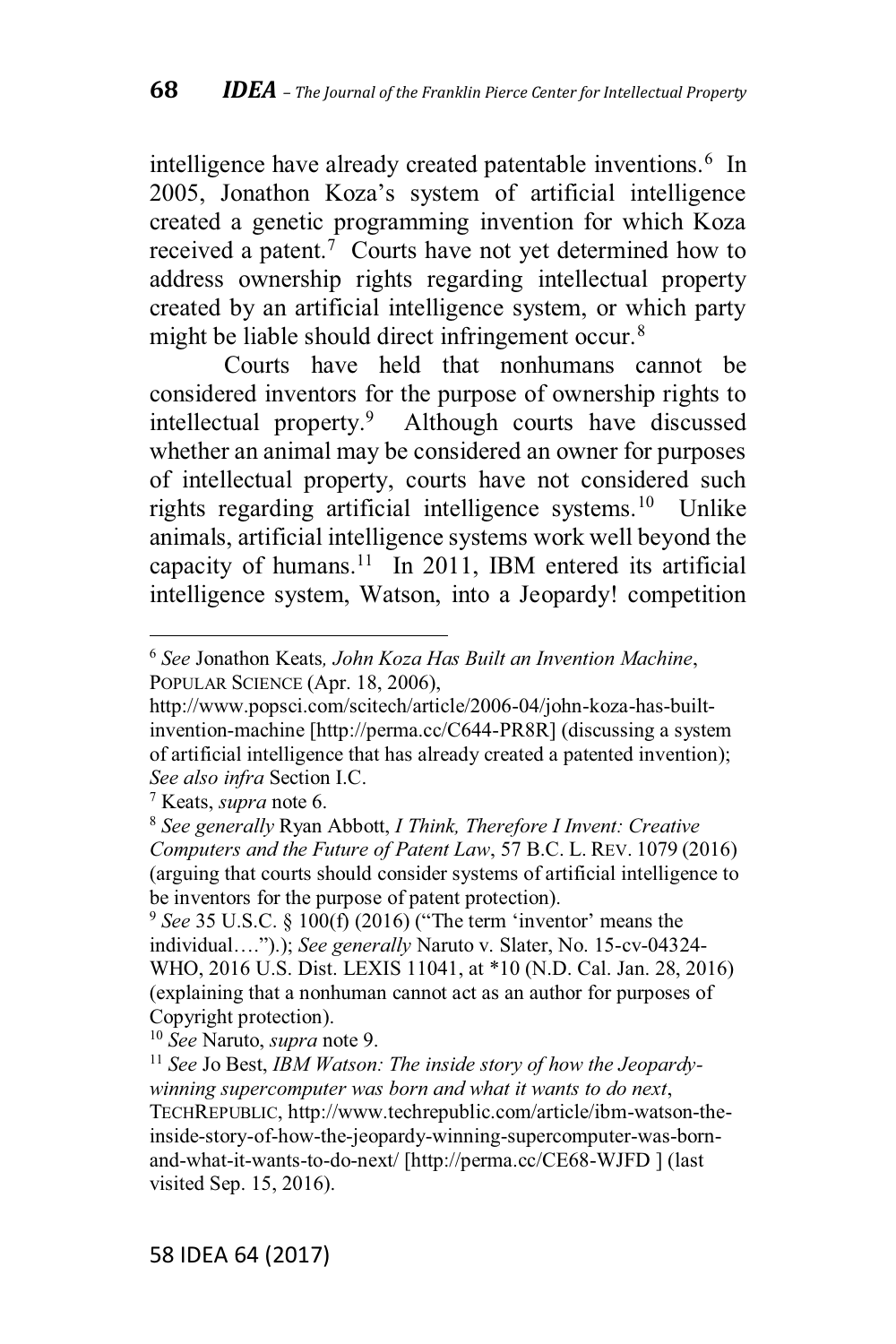against two Jeopardy! champions.<sup>12</sup> Watson won the competition against both champions, proving that artificial intelligence systems, like Watson, can achieve results beyond those achievable by humans.<sup>13</sup> Because of this, scholars have argued that courts should consider artificial intelligence systems as owners for purposes of patent protection.<sup>14</sup> However, courts have not specifically However, courts have not specifically addressed liability for direct patent infringement by a party who sells or operates systems of artificial intelligence.<sup>15</sup>

A single party may develop, own, operate, and provide data for a system of artificial intelligence. However, an artificial intelligence system may have multiple parties involved in various stages of development and operation.<sup>16</sup> Therefore, the parties, and even courts, could have difficulty determining which party is liable, should direct infringement occur. Because liability for patent infringement can have a detrimental effect on human patent owners, parties involved in systems of artificial intelligence should address liability issues before infringement occurs.

Under statutory law, only individuals can infringe on a patent.<sup>17</sup> However, should a system of artificial

<sup>17</sup> *See* 35 U.S.C. § 100(f).

<sup>12</sup> *Id.*

<sup>13</sup> *Id.*

<sup>14</sup> *See generally* Abbott, *supra* note 8, at 1104 (arguing, computer inventions be patentable and that its recognition would be consistent with the Constitution rationale for patent protection).

<sup>15</sup> Jason Lohr*, Artificial Intelligence Drives New Thinking on Patent Rights*, LEXOLOGY (July 16, 2016),

http://www.lexology.com/library/detail.aspx?g=cfb71b99-e4ac-4a13- 96cf-7c1fd6e98543 [HTTPS://PERMA.CC/5MWT-SB4B].

<sup>16</sup> *See generally Under Armour and IBM to Transform Personal Health and Fitness, Powered by IBM Watson*, IBM (Jan. 6, 2016),

https://www-03.ibm.com/press/us/en/pressrelease/48764.wss [https://perma.cc/4KPE-A5BQ] (IBM partnered with Under Armour to develop an app, where IBM provides the cognitive computing technology that uses the data collected by Under Armour to provide a personalized health and fitness plan for the app user).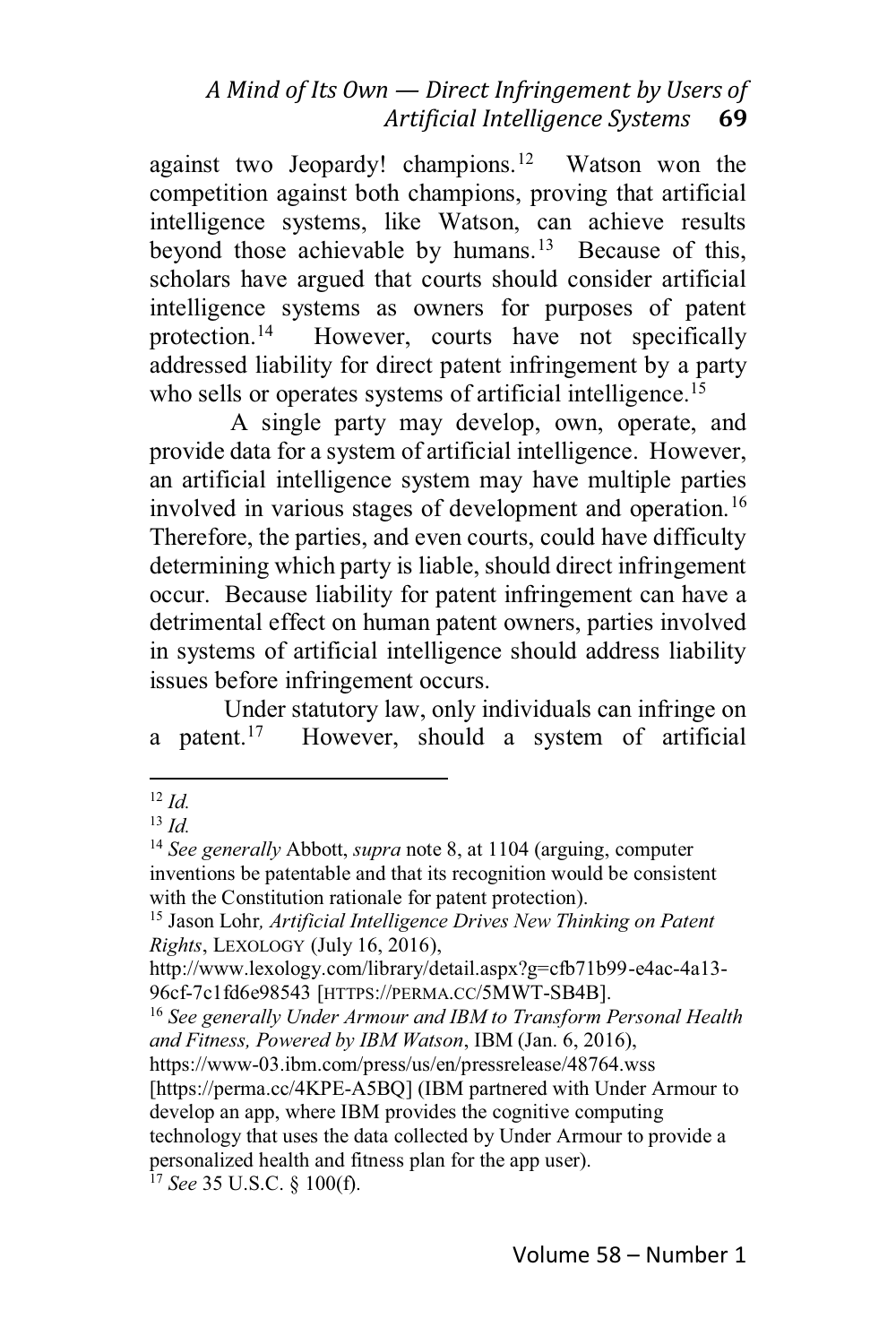intelligence infringe on a party's patent rights, courts must determine the party or parties liable to ensure a reasonable remedy for the injured party.<sup>18</sup> Failing to hold a party liable for such infringements might encourage the use of systems of artificial intelligence for infringement.

Depending on the type of infringement, the liabilities of the parties may change.<sup>19</sup> This Note only discusses direct infringement.20 A party directly infringes on a patent when the party "makes, uses, sells, offers to sell, or sells" a patented invention during the patent term.<sup>21</sup> When a party can anticipate direct infringement and formally contract to ensure its liabilities, it can take action to protect against direct infringement and avoid confusion regarding liability, should direct infringement occur.

This Note explores the potential involvement of multiple parties in a system of artificial intelligence and explores liability issues arising where the user of a system of artificial intelligence directly infringes on a patented invention. This Note also proposes sample contractual language for parties to include in order to avoid liability issues, and discusses suggestions to limit liability issues. Part I discusses the evolution of artificial intelligence, the creative thinking capabilities of artificial intelligence systems, how direct infringement by an artificial intelligence system might occur, multiple parties involved in a single artificial intelligence system, and indemnification. Part II provides a contractual solution, which includes

<sup>18</sup> *See generally* 7-20 CHISUM ON PATENTS, MONETARY RELIEF §20.03 (discussing appropriate measures of compensatory damages). <sup>19</sup> *Id.*

<sup>&</sup>lt;sup>20</sup> *Cf.* 35 U.S.C. § 271(b)–(c) (2016) (identifying indirect infringement, which occurs when another party induces infringement or contributes to direct infringement).

<sup>&</sup>lt;sup>21</sup> 35 U.S.C. § 271(a) ("[W]hoever without authority makes, uses, offers to sell, or sells any patented invention within the United States... during the patent term... infringes the patent.").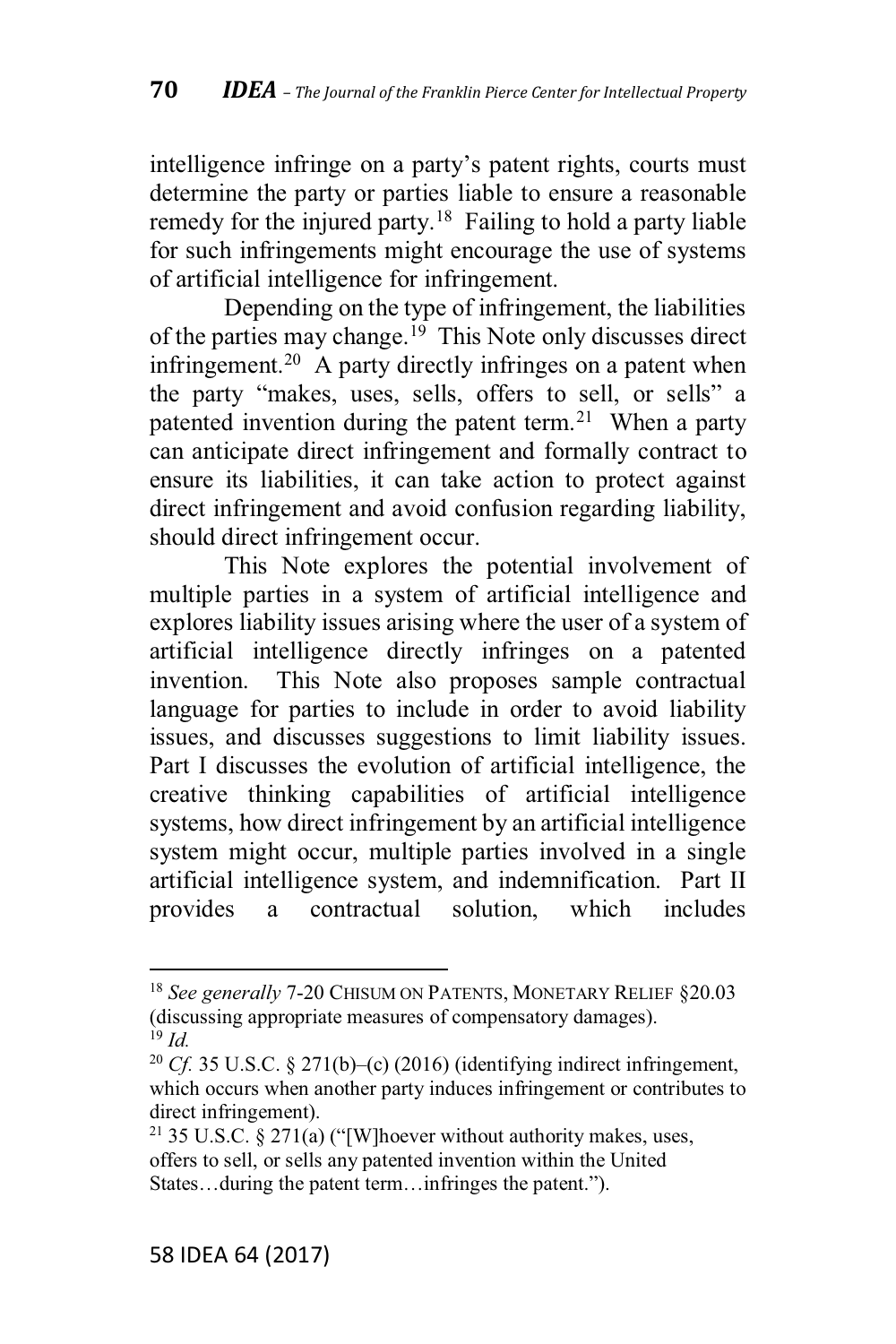responsibilities for each party in protecting against any potential infringement.

#### **I. ARTIFICIAL INTELLIGENCE AND PATENT INFRINGEMENT**

The term artificial intelligence encompasses a broad range of ideas.<sup>22</sup> Several new forms of artificial intelligence technology, including cognitive computing, have demonstrated the ability to create new methods for performing a series of steps.<sup>23</sup> Direct patent infringement may occur if someone replicates a patent-protected invention without authorization from the patent owner. $24$ Computational systems have creative thinking capacities, through cognitive computing, which allows a computational system to mimic human behaviors, such as thinking.25

# *A. Examples of How Artificial Intelligence Mimics Human Behavior*

The term "artificial intelligence" describes the algorithms that make software behave in a way that appears to mimic human behavior, such as creative thinking, to an observer.26 Merriam-Webster defines artificial intelligence as a subset of computer science that allows machines to "mimic aspects of human intelligence."<sup>27</sup> Multiple systems of artificial intelligence already exist and professionals in multiple fields have implemented artificial intelligence

<sup>22</sup> Noyes, *supra* note 3.

<sup>23</sup> *See infra* Section I.B.

<sup>24</sup> *See* 35 U.S.C. § 271(a).

<sup>25</sup> *See* Noyes, *supra* note 3.

<sup>26</sup> *Id*.

<sup>27</sup> *Artificial Intelligence*, MERRIAM-WEBSTER DICTIONARY, http://www.merriam-webster.com/dictionary/artificial intelligence [HTTPS://PERMA.CC/2QMW-WCG2] (last visited September 23, 2016).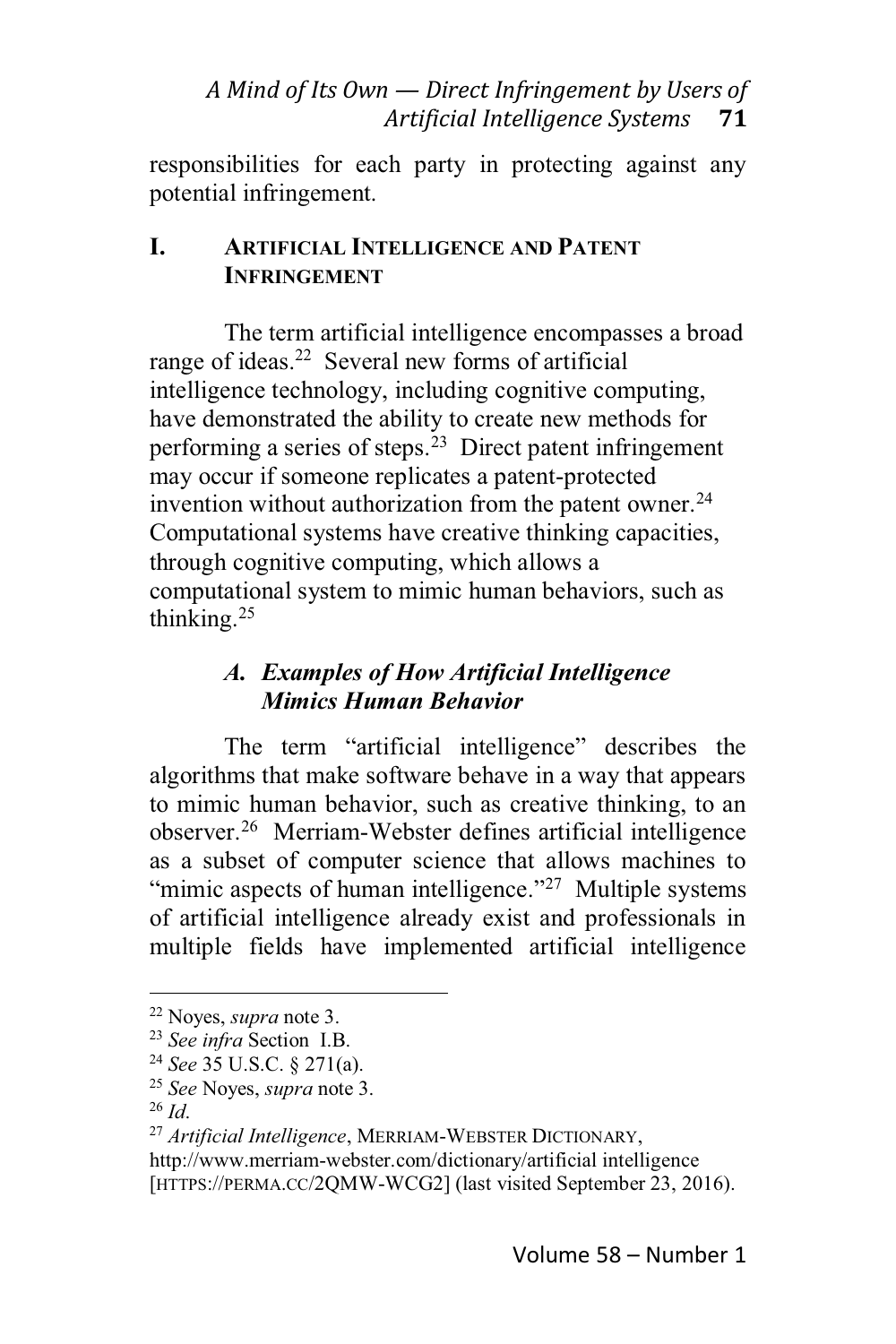systems in different ways.<sup>28</sup> Systems of artificial intelligence have already exceeded human performance.<sup>29</sup> IBM is a multinational technology company at the forefront of artificial intelligence design.<sup>30</sup> IBM's system of artificial intelligence, Watson, is one system, which has surpassed human intellectual performance. $31$  Systems similar to Watson have been implemented in several areas of technology.32

 $\text{IBM's Watson}$  is one of the most well-known of the artificial intelligence systems and IBM has used the system in various ways.<sup>33</sup> In 2011, Watson surpassed human intellectual performance when it won a Jeopardy! competition against the two best players in Jeopardy! history.<sup>34</sup> To prepare for the competition, Watson played the game against 100 previous winners.<sup>35</sup> It answered questions related to pop culture, sports, and literature by using its extensive data bank and complex algorithms.<sup>36</sup> During the competition, Watson mimicked human behavior by contemplating the question, buzzing in when it had an answer, and sorted through stored information to select its best answer.37

In the medical field, doctors use Watson as a tool for diagnosis and for choosing a treatment plan for patients.<sup>38</sup> Using information from inputted data, patient notes, medical

<sup>30</sup> *See Id*.

<sup>38</sup> *Id.*

<sup>28</sup> *See Infra* Section I.A.

<sup>29</sup> Charles W.K. Gritton*, Will Watson Make Patents Obsolete?*, ENC, https://www.ecnmag.com/blog/2015/08/will-watson-make-patentsobsolete [http://perma.cc/CE68-WJFD] (last visited Sept. 16, 2016).

<sup>31</sup> *Id*.

<sup>32</sup> *See Infra* Section I.A.

<sup>33</sup> Best, *supra* note 11.

<sup>34</sup> *Id*.

<sup>35</sup> *Id.*

<sup>36</sup> *Id.*

<sup>37</sup> *Id*.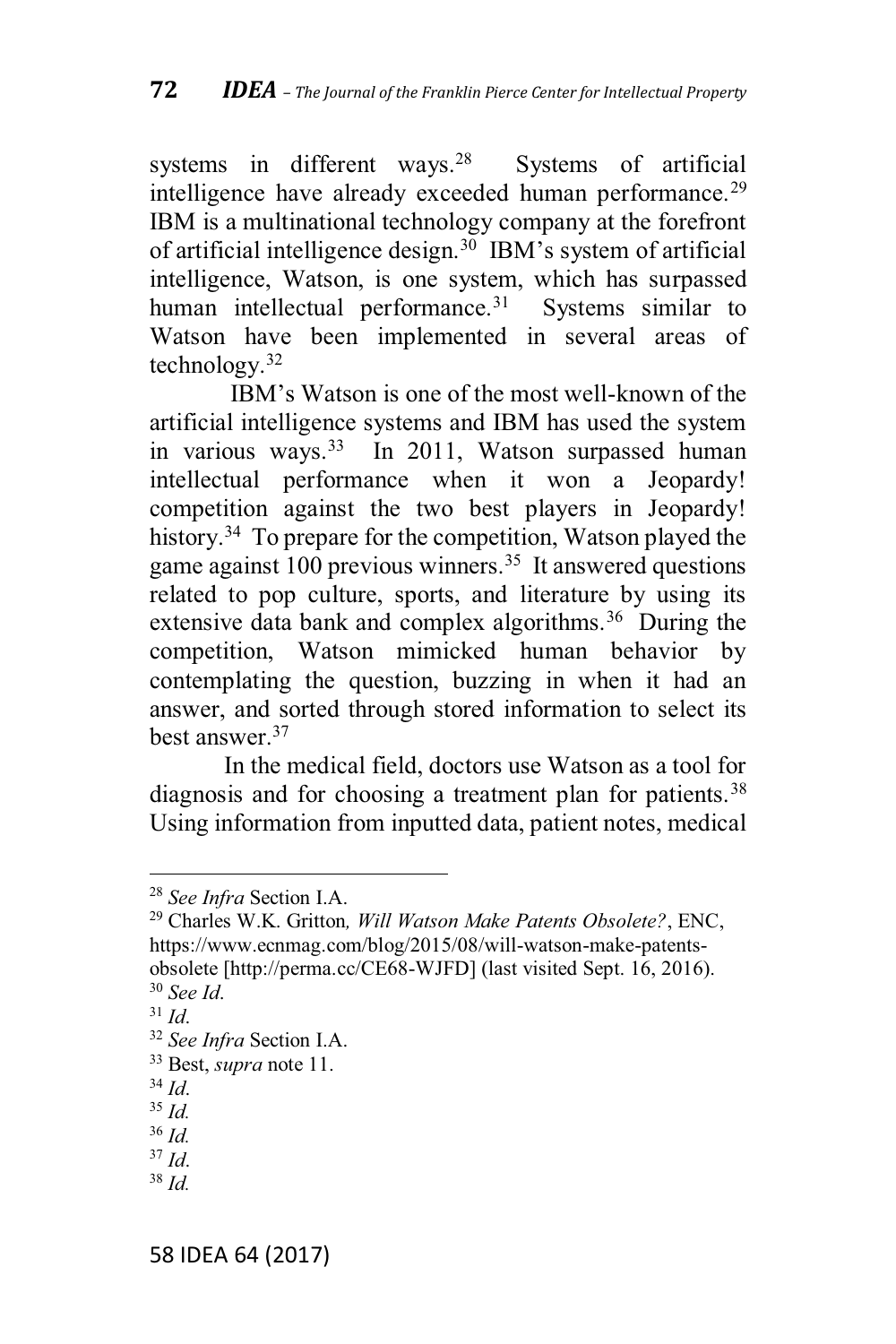journals, and more, Watson assists a doctor in multiple ways.<sup>39</sup> Some medical specialists have expressed that artificial intelligence systems will have a notable impact on healthcare.<sup>40</sup> IBM's Watson further helped doctors discover a misdiagnosis in a cancer patient with leukemia.41 Medical doctors have found that using artificial intelligence helps to create a more accurate diagnosis and treatment plan for patients because of the system's ability to sift through and evaluate extensive amounts of data <sup>42</sup>

On March 15, 2016, two leading artificial intelligence systems, DeepMind and Google's AlphaGo, competed against an expert in a game called Go. $43$  Go is an ancient Chinese game that is associated with Chess but is considered more complex.<sup>44</sup> In Chess, after the first two turns, each player has  $400$  possible moves.<sup>45</sup> In Go, after the

http://www.theverge.com/2016/3/10/11192774/demis-hassabisinterview-alphago-google-deepmind-ai; [http://perma.cc/QE25-RSK6]; Li, *supra*, note 2.

<sup>39</sup> *Id.*

<sup>40</sup> *Artificial Intelligence Will Redesign Healthcare*, MEDICAL FUTURIST (Aug. 4, 2016), http://medicalfuturist.com/artificial-intelligence-willredesign-healthcare/ [http://perma.cc/L3YJ-YB73].

<sup>&</sup>lt;sup>41</sup> James Billington, *IBM's Watson Cracks Medical Mystery With Life-Saving Diagnosis for Patient Who Baffled Doctors*, INTERNATIONAL BUSINESS TIMES (Aug. 8, 2016), http://www.ibtimes.co.uk/ibmswatson-cracks-medical-mystery-life-saving-diagnosis-patient-whobaffled-doctors-1574963 [http://perma.cc/PUE3-9T9N].

<sup>42</sup> *See Id.*

<sup>43</sup> Sam Byford, *DeepMind founder Demis Hassabis on how AI will shape the future*, THE VERGE (Mar. 10, 2016, 9:50 AM),

<sup>&</sup>lt;sup>44</sup> Cade Metz, *Google's AI* is *About to Battle a Go Champion – But This is No Game*, WIRED (Mar. 8, 2016),

https://www.wired.com/2016/03/googles-ai-taking-one-worlds-top-goplayers/ [http://perma.cc/9LYR-NJ8J].

<sup>45</sup> Alan Levinovitz, *The Mystery of Go, the Ancient Game That Computers Still Can't Win, WIRED (May 5, 2014),* 

https://www.wired.com/2014/05/the-world-of-computer-go/

<sup>[</sup>http://perma.cc/H58P-BSC7]. Alan Levinovitz, *The Mystery of Go, the Ancient Game That Computers Still Can't Win, WIRED (May 5, 2014),*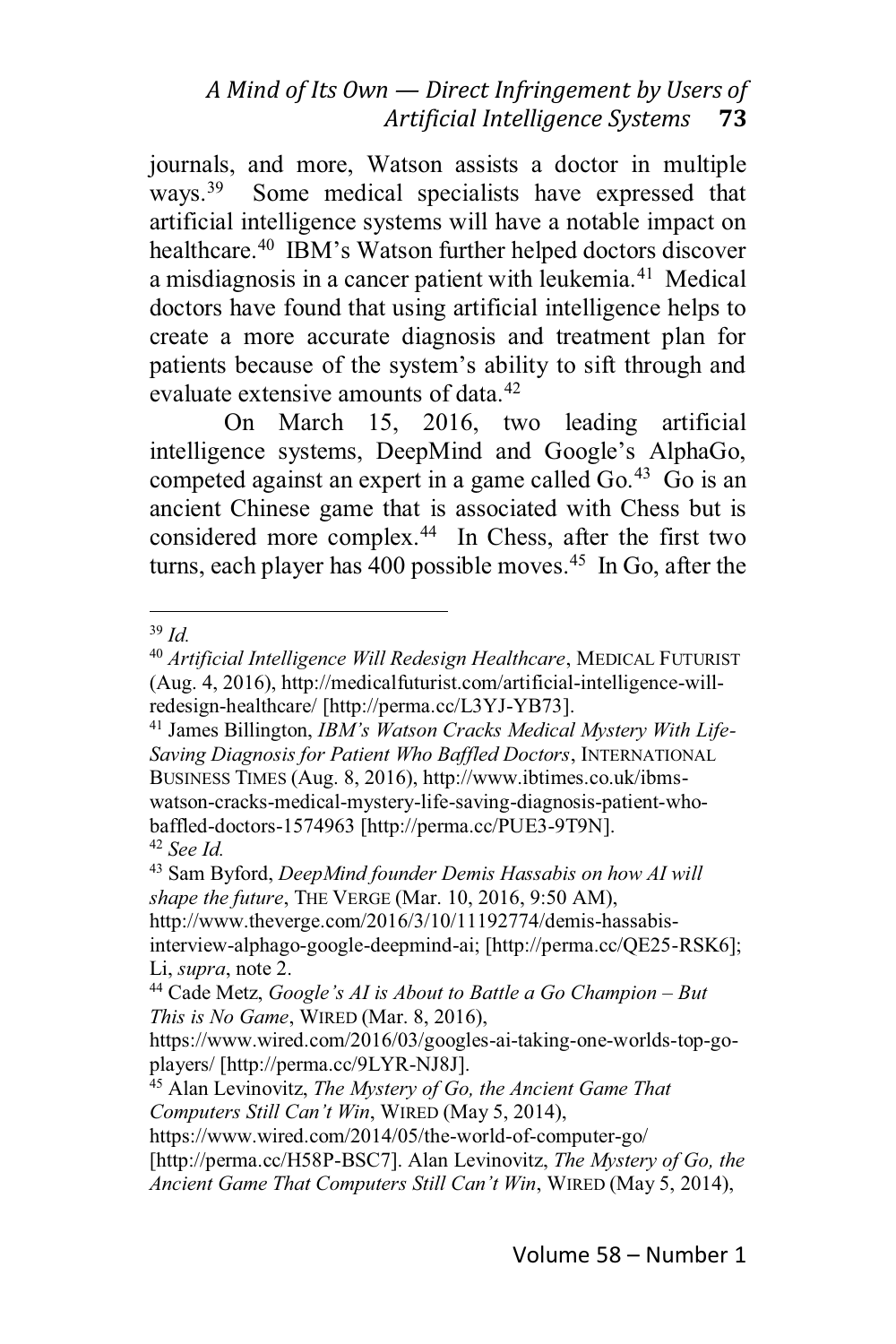first two turns, each player has nearly 130,000 possible moves.<sup>46</sup> Because of the extreme number of possible moves, Go is centered on the human thought process and problem solving skills, making it difficult for artificial intelligence systems to replicate a human player's moves.<sup>47</sup> In a victory for the technology industry, Google's system, AlphaGo won against a human expert Go player. $48$  To adapt to the moves played by the opponent, AlphaGo had to mimic human behavior by observing the opposing player's movements and adjusting its strategy accordingly.<sup>49</sup> Due to the extreme complexity of the game, AlphaGo's victory against an expert Go player landmarks the high sophistication of current artificial intelligence systems.50

In addition to Google's AlphaGo, Microsoft has also created a system shown to surpass human performance.51 Microsoft is a multinational company involved in creating state of the art computational systems including systems of artificial intelligence.<sup>52</sup> Microsoft's Deep Learning algorithm has surpassed human performance in identifying images.<sup>53</sup> In order to identify

https://www.wired.com/2014/05/the-world-of-computer-go/. Since this article was written, Google's AlphaGo artificial intelligence system beat an expert Go player.

<sup>46</sup> *Id.*

<sup>47</sup> *See* Levinovitz, *supra* note 45.

<sup>48</sup> *Id.*

<sup>49</sup> *Id.*

<sup>50</sup> *See generally* Byford, *supra* note 43.

<sup>51</sup> *Artificial Intelligence*, MICROSOFT, https://www.microsoft.com/enus/research/research-area/artificial-intelligence [http://perma.cc/YT3H-CQWD] (last visited Sept. 24, 2017); *Microsoft*, WIKIPEDIA, https://en.wikipedia.org/wiki/Microsoft [http://perma.cc/3VBU-3QZU] (last updated Sept. 10, 2017).

<sup>52</sup> *Id*. *See generally* Byford, *supra* note 43.

<sup>53</sup> Kaiming He, Xiangyu Zhang, Shaoquing Ren, & Jian Sun, *Delving Deep into Rectifiers: Surpassing Human-Level Performance on ImageNet Classification,* MICROSOFT RESEARCH, 1 (Feb. 6, 2016), https://arxiv.org/pdf/1502.01852.pdf?. [http://perma.cc/WAP4-2USN]*.*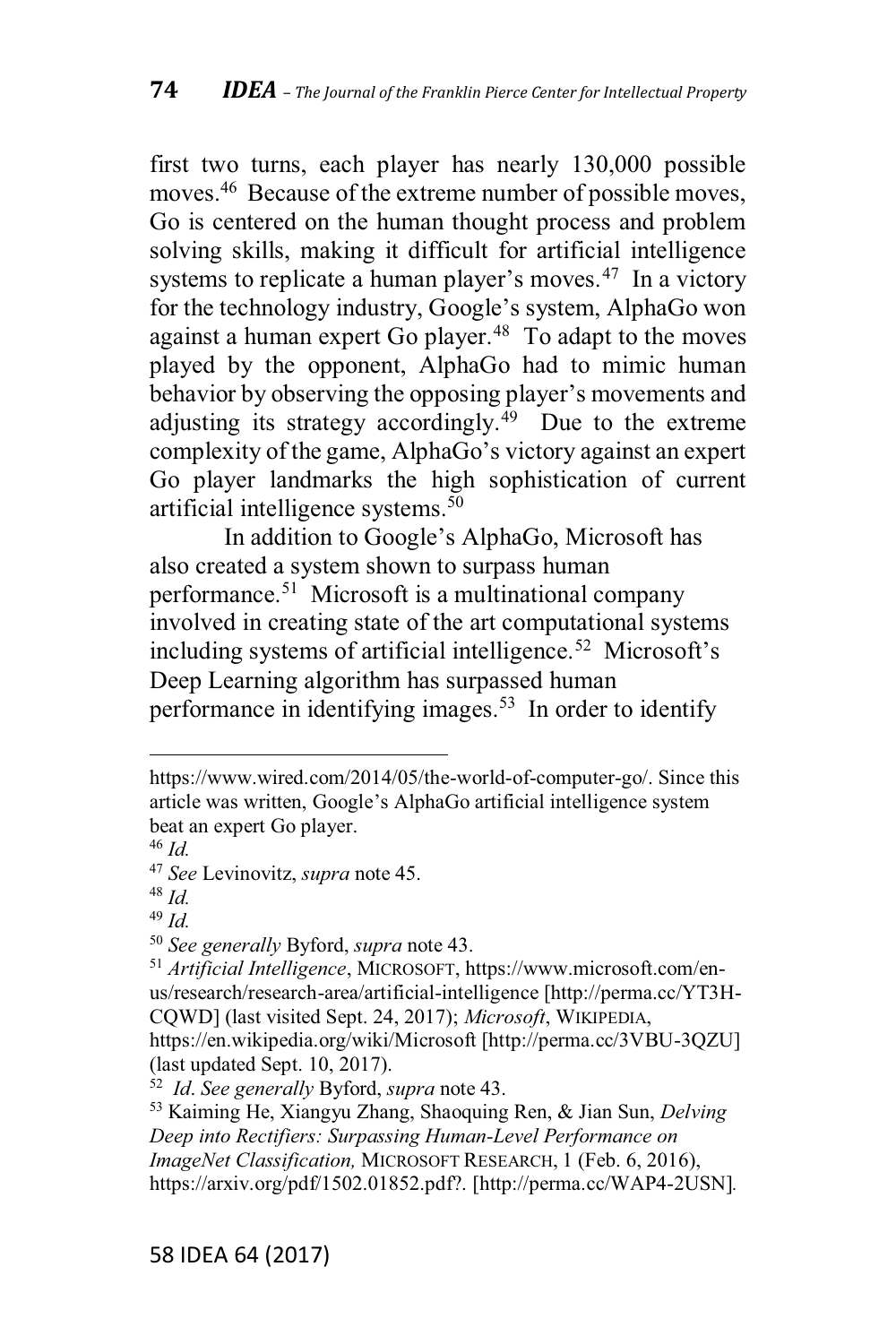images, the algorithm models the problem solving behaviors of the human brain by implementing an artificial neural network.54 Through this implementation, the system identifies an image the same way a human brain would identify and interpret an image.<sup>55</sup>

#### *B. Artificial Intelligence Systems' Ability to Create*

A system of artificial intelligence has already created a patentable invention.<sup>56</sup> John Koza's "Invention Machine" created a system that enables factories to operate more efficiently and he received patent protection for the system created by the Invention Machine.<sup>57</sup> Consequently, a system with the ability to create a patentable invention also has the ability to infringe on a patent-protected invention.<sup>58</sup> However, Koza did not disclose the Invention Machine's role in the invention and received the patent under his own name.59 Because Koza did not disclose the Invention Machine's role in creating the invention, the United States Patent and Trademark Office ("USPTO") was not presented with whether an invention created by a system of artificial intelligence was patentable.<sup>60</sup>

In genetic programming, patentable invention creation and infringement have already occurred.61 Genetic programming is a subset of software development in which programmers provide a computer with a set of information,

<sup>54</sup> *See id.*

<sup>55</sup> *See id.*

<sup>56</sup> Keats*, supra* note 6.

<sup>57</sup> John R. Koza, *Human-Competitive Results Produced by Genetic Programming*, 11 GENETIC PROGRAMMING & EVOLVABLE MACHS. 251, 265 (2010). Keats*, supra* note 6.

<sup>58</sup> *See* Abbott, *supra* note 8 at 1086.

<sup>59</sup> Abbott, *supra* note 8, at 1087, 1088.

<sup>60</sup> *See* Abbott, *supra* note 7, at 1087.

<sup>61</sup> Koza*, supra* note 57. *See also* Abbott, *supra* note 8, at 1086.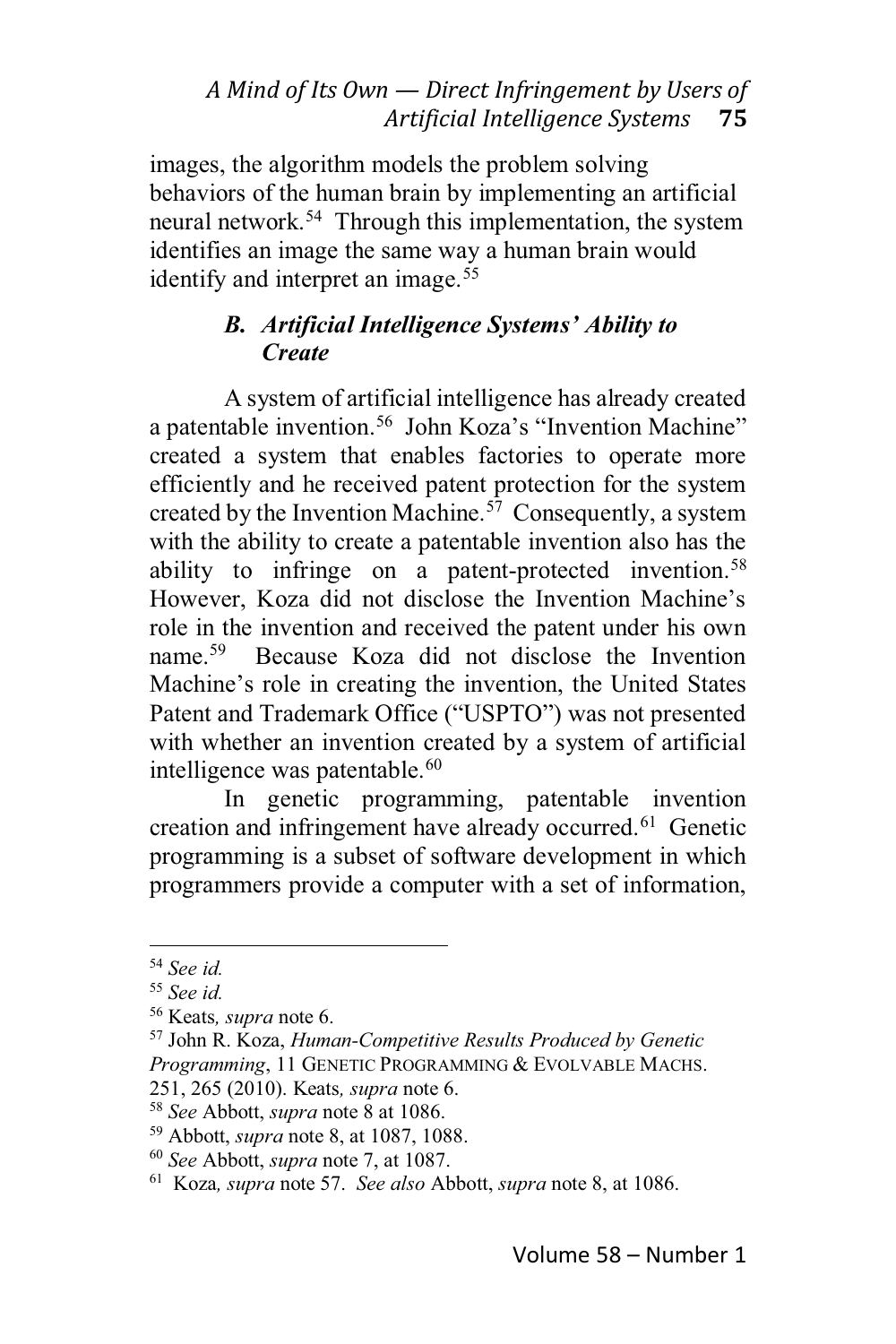which acts as a human gene, to imitate evolution.<sup>62</sup> The human-like genes evolve and improve upon each other to create new programs.63 Therefore, genetic programming allows the computer to improve upon itself by editing and using its own programming. Use of genetic programming was found to have infringed or duplicated multiple<br>inventions before 2011.<sup>64</sup> One case of infringement One case of infringement occurred when the system worked to create a lens design and created the functionality of an optical lens patent, subsequently resulting in a finding of infringement.<sup>65</sup> The system further infringed on an electrical circuit patent when it replicated the same circuit to solve a problem.<sup>66</sup> If there are patent-protected inventions in the area in which the artificial intelligence is used, the system might infringe on a patent while working to create a desired solution.<sup>67</sup>

Systems of artificial intelligence can create software through mimicking human learning.68 The systems use machine learning techniques to recognize patterns, allowing a computer to learn from input data.<sup>69</sup> Such systems adapt to new situations when new data is provided.<sup>70</sup> Additionally, the system can learn from its own computations to continually reproduce consistent and reliable decisions.<sup>71</sup> Machine learning presents itself in technologies such as Google's self-driving car and medical diagnostic

<sup>62</sup> *See* Koza, *supra* note 57.

<sup>63</sup> *Id*. at 252-53.

<sup>64</sup> *Id*. at 265.

<sup>65</sup> *Id*. at 271.

<sup>66</sup> *Id*. at 273.

<sup>67</sup> *See generally* Koza, *supra* note 57, at 265, 271.

<sup>68</sup> *See generally* Koza, *supra* note 57.

<sup>69</sup> *Machine Learning What it is and Why it Matters*, SAS,

http://www.sas.com/en\_us/insights/analytics/machine-learning.html (last visited Sept. 17, 2016).

<sup>70</sup> *Id.*

<sup>71</sup> *Id.*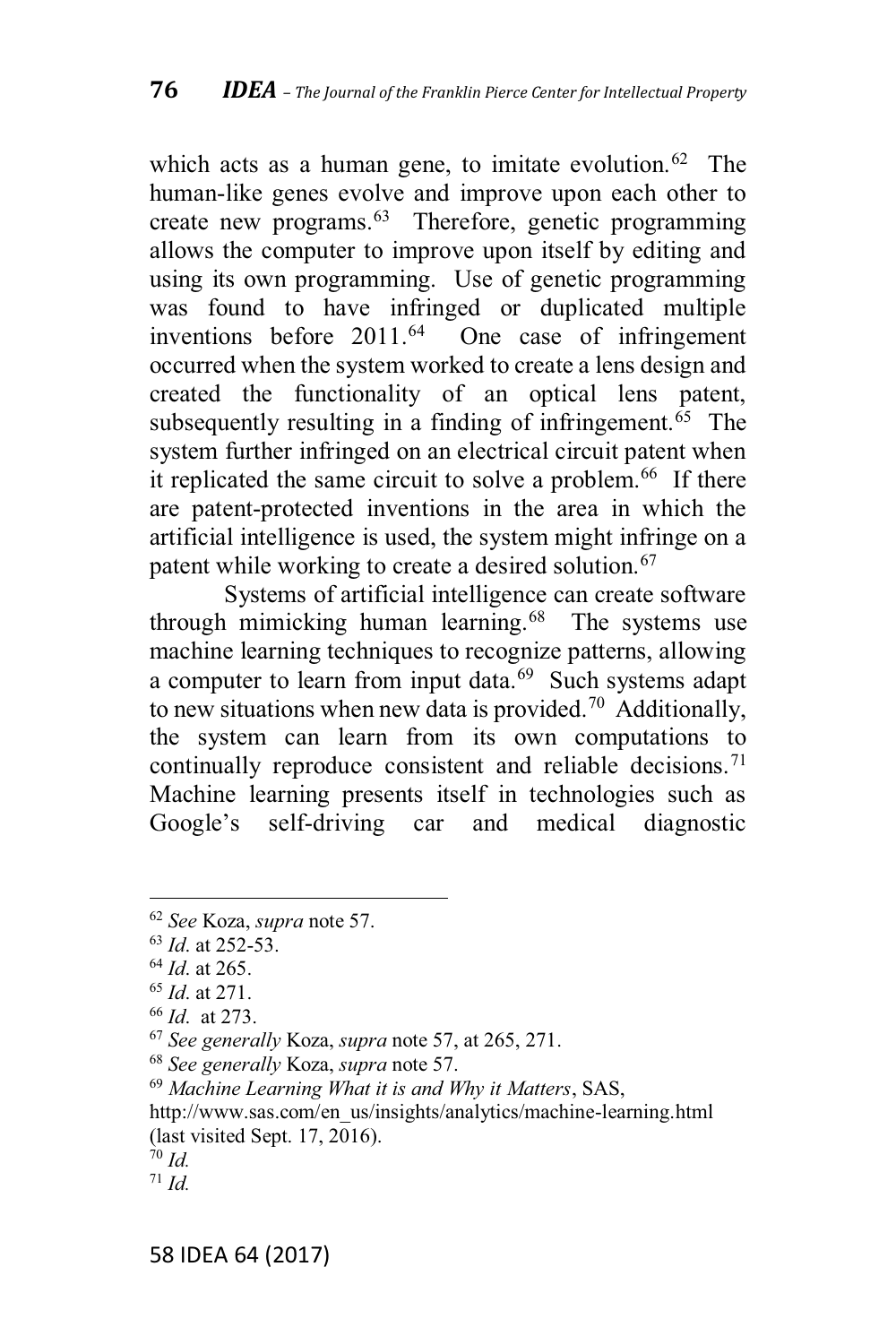technology.72 In general terms, machine learning allows the system to alter its approach and algorithms to adapt to new and changing situations.73

Critics of artificial intelligence systems suggest that artificial intelligence systems take out the human factor in problem solving and provide technical solutions to problems that do not have a technical nature.<sup>74</sup> Many fields, however, have directly benefited from advances in artificial intelligence technology.<sup>75</sup> Even the White House asked for direction as to how professionals can use artificial intelligence to improve upon current practices in areas including medicine and national security.<sup>76</sup> Professionals have increasingly used artificial intelligence to promote the well-being and safety of society.<sup>77</sup>

# *C. Direct Infringement of a Patented Method*

Systems of artificial intelligence can create new methods and processes in computing and data.78 The USPTO considers methods patentable subject matter.<sup>79</sup> An artificial intelligence system rewrites its own programming to create new methods to solve problems. $80$  An artificial

<sup>72</sup> *Id.*

<sup>73</sup> *See generally id*.

<sup>74</sup> Judith Grabiner, *Partisans and Critics of a New Science: The Case of Artificial Intelligence and Some Historical Parallels*, 11 MINN. STUD. IN PHIL.&SCI. 12, 329, 330 (1988),

http://mcps.umn.edu/philosophy/11\_14Grabiner.pdf.

<sup>75</sup> *See* SAS *supra* note 69 (explaining how macine learning has been used in multiple areas of technology including healthcare, finance, and business),

<sup>76</sup> Request for Information, *supra* note 4.

<sup>77</sup> *Response toDRequest for Information*, *supra* note 5.

<sup>78</sup> *See Response toDRequest for Information*, *supra* note 5. *See Id.*

<sup>79</sup> 35 U.S.C. § 101 (2012); *Method (patent)*, WIKIPEDIA (last modified

June 27, 2017),https://en.wikipedia.org/wiki/Method\_(patent). 35 U.S.C. § 101.

<sup>80</sup> *See generally Machine Learning*, *supra* note 69.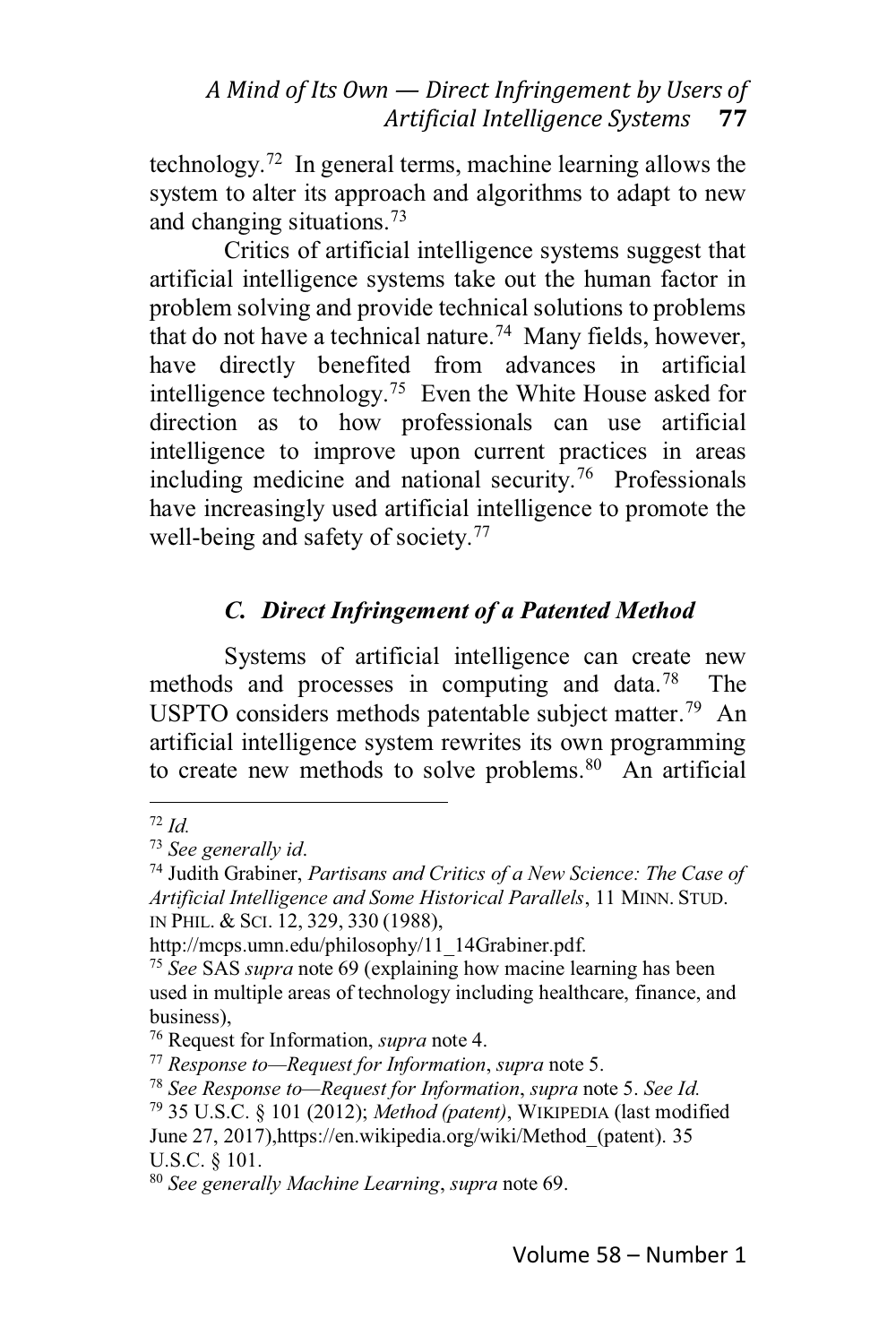intelligence system, therefore, can create a patentable invention.<sup>81</sup> Because such systems can create a patentable invention, it can also infringe on a patented invention.<sup>82</sup>

Direct infringement occurs when a party "makes, uses, sells, offers to sell, or sells any patented invention . . . during the term of the patent." $83$  In a method claim, direct infringement can occur when a single entity performs each step.<sup>84</sup> In addition, direct infringement by multiple parties may occur in several ways.<sup>85</sup> Consider the party who creates an sells the artificial intelligence system a controlling party and the party who buys and uses the system an agent. Although the agent did not create the system, it may still infringe if it performs all steps of a patented method.<sup>86</sup> For example, consider a patented method for determining the fastest route to a destination, which considers traffic patterns, satellite data, and road conditions. Company A, the controlling company, creates and sells an artificial intelligence system to Company B, the agent. Company B directs the system to better determine the fastest route to a destination by inputting information from traffic patterns, satellite data, and road conditions. Using the inputted information, the system identifies an approach for determining the fastest route between two definitions, which happens to be the same method claimed in the patent. By performing each step in the method for determining the fastest route between two destinations, the system, under  $B$ 's current control, infringed on the patent. Using the definition

<sup>81</sup> *See* Keats, *supra* 5.

<sup>82</sup> *See* Keats, *supra* 5.

 $83$  35 U.S.C.  $\S$  271(a) (2016) ("[W]hoever without authority makes, uses, offers to sell, or sells any patented invention...during the term of the patent... infringes the patent.").

<sup>84</sup> Akamai Techs., Inc. v. Limelight Networks, Inc., 797 F.3d 1020, 1022 (Fed. Cir. 2015) (citing BMC Res., Inc. v. Paymentech, L.P., 498 F.3d 1373, 1379-81 (Fed. Cir. 2007)).

<sup>85</sup> *See* Akamai, 797 F.3d at 1022-23.

<sup>86</sup> *Id.*at 1022.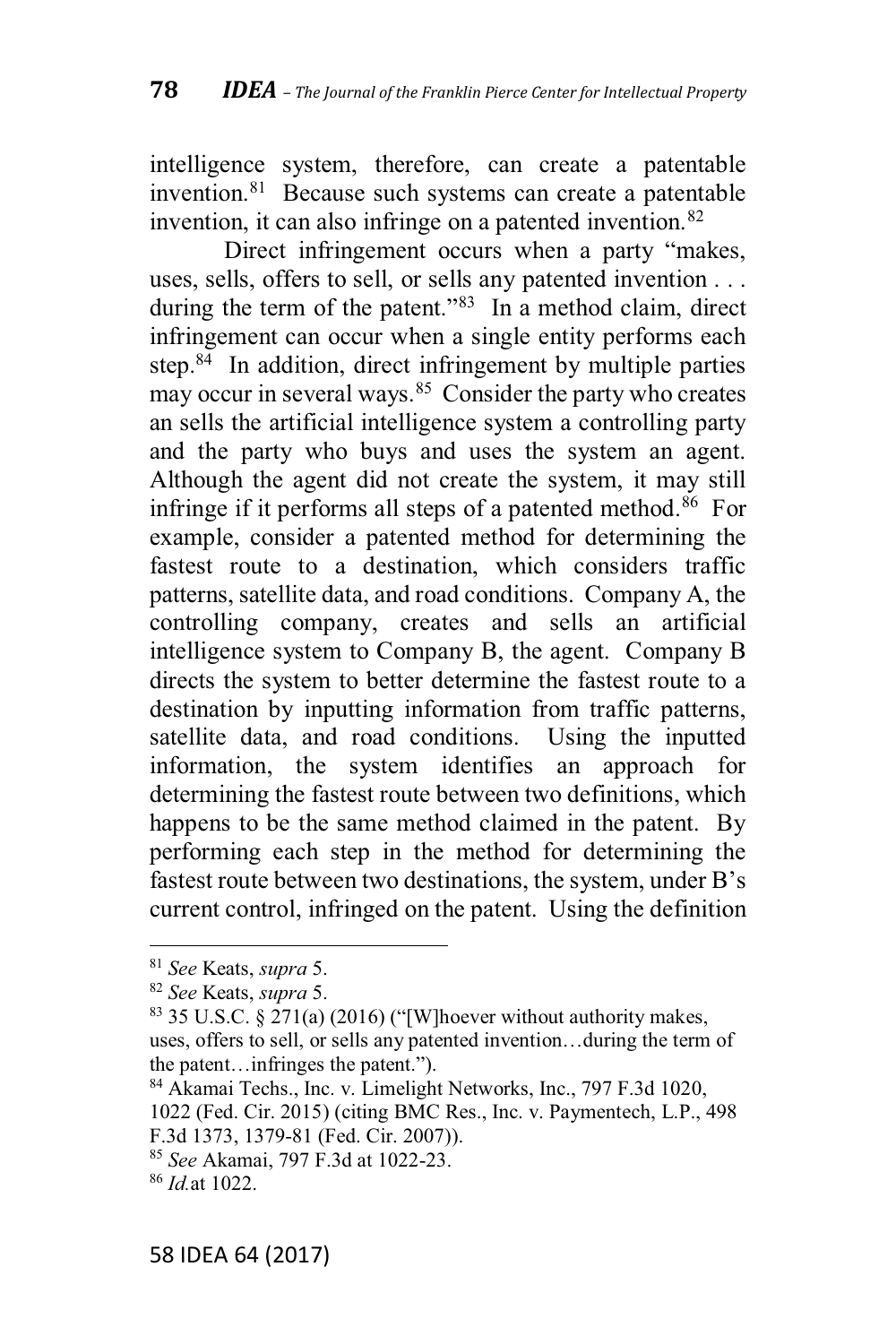of direct infringement, this would constitute infringement of the patent.

Second, direct infringement can occur when a party operates in a contract with another entity to perform one or more steps of a patent-protected method if all entities combined performed all steps of a patent-protected method.<sup>87</sup> For example, the system sold by Company A and bought by Company B is directed to develop an algorithm for determining the fastest route to a destination. Company B directs the system to perform steps one and two, which are identical to steps one and two from the patent. The system then develops the remaining steps, identical to those of the patent. Thus, Company B directing the system to develop the remaining steps would also constitute infringement under the definition of direct infringement.

In *Akamai v. Limelight*, the Federal Circuit added two additional situations in which direct infringement of method claims occurs when multiple parties are involved.<sup>88</sup> First, direct infringement also occurs when the entity "directs or controls others' performance" or when the parties taking action "form a joint enterprise."<sup>89</sup> In *Akamai*, the Federal Circuit found direct infringement even though Limelight itself did not carry out every step of a patented method.<sup>90</sup> Second, although Limelight's customers carried out the final method step, substantial evidence supported the jury's finding that Limelight "directed or controlled" the performance of the customers.<sup>91</sup> Therefore, the court attributed the infringement to Limelight, and held Limelight liable for direct infringement.<sup>92</sup>

<sup>91</sup> *Id.* at 1024-25.

<sup>87</sup> Akamai, 797 F.3d at 1022-23; BMC, 498 F.3d 1373 at 1380-81.

<sup>88</sup> Akamai, 797 F.3d at 1022-23.

<sup>89</sup> *Id.* at 1022.

<sup>90</sup> *Id.* at 1025.

<sup>92</sup> *Id.* at 1025.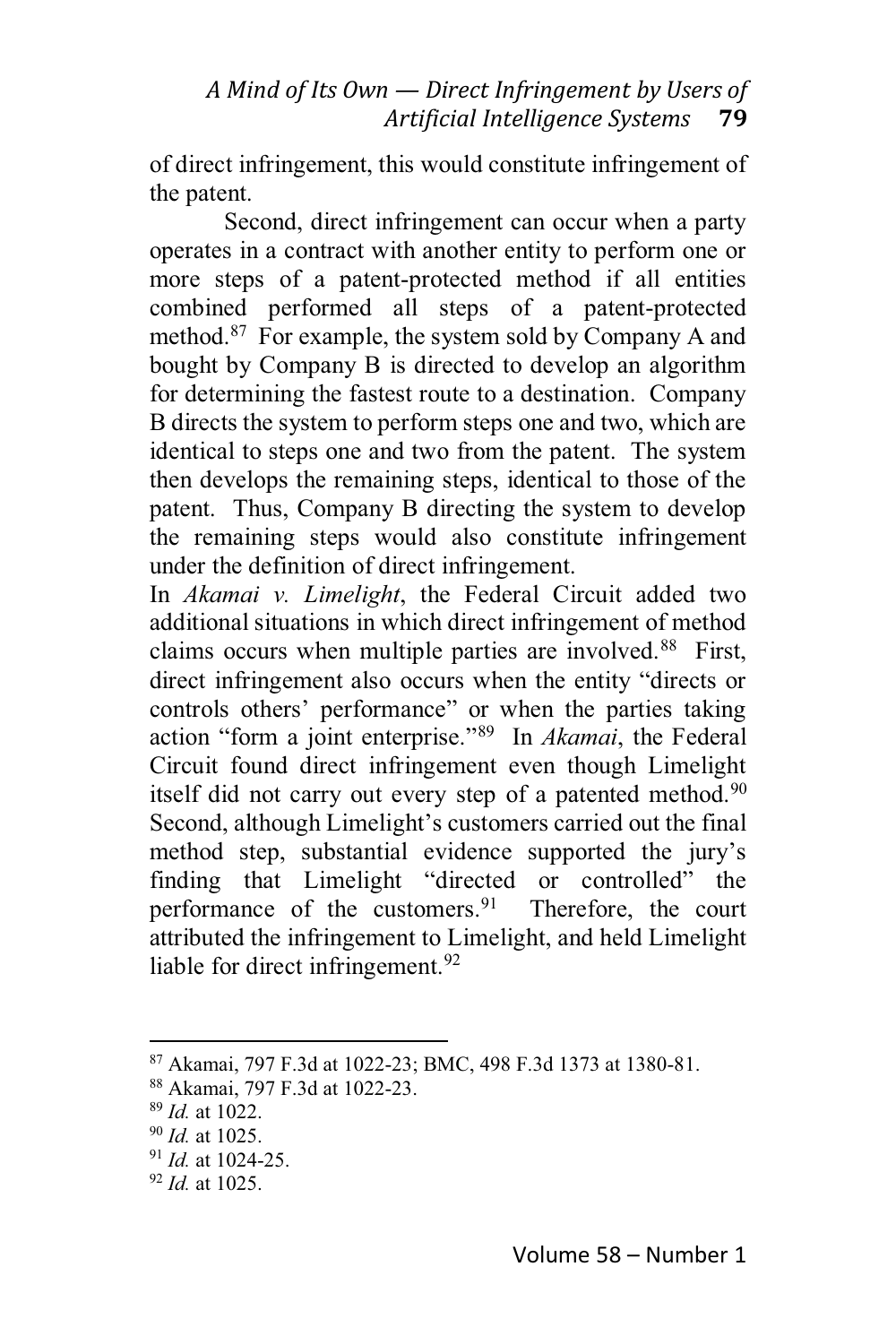#### *D. Multi-Party Direct Infringement Using Artificial Intelligence Systems*

When multiple parties have involvement in a single artificial intelligence system, liability issues may arise if the system infringes on a patent-protected invention. One such way multiple party involvement might occur is when a party buys an artificial intelligence system from the party whom created the system. IBM has announced multiple companies that will use Watson.<sup>93</sup> In September 2016, IBM announced its partnership with Aerialtronics, which will use Watson's technology in commercial drones.<sup>94</sup> IBM added Under Armour to the list of companies who will use Watson when it announced that Under Armour would use Watson to create personalized health and fitness plans for its app users.<sup>95</sup> IBM announced that Weather Underground, a weather prediction company, would use Watson to forecast weather and to discover additional information about Earth's atmosphere.<sup>96</sup>

Through machine learning, Watson can alter its own programming.97 Therefore, infringement and invention creation could take place, as it did in genetic programming.<sup>98</sup>

94 Marc Ferranti, *IBM's Watson IoT Hits The Skies with Aerialtronics Drone Deal*, COMPUTERWORLD, (Sept. 16, 2016, 8:23 AM),

http://www.computerworld.com/article/3121224/internet-of-

things/ibms-watson-iot-hits-the-skies-with-aerialtronics-drone-

deal.html (Aerialtronics is a company, which produces drones).

<sup>95</sup> *Under Armour And IBM To Transform Personal Health and Fitness, Powered By IBM Watson*, IBM (Jan. 6, 2016), https://www-

03.ibm.com/press/us/en/pressrelease/48764.wss (Under Armour is a sportswear brand that also has an app designed to promote a healthy diet and exercise).

<sup>96</sup> Matt Jancer, *89:&' ;"\$',) C"=(' F) G(\$ A),\$1(# H,3\* "' a Weather Forecaster*, SMITHSONIAN (Aug. 26, 2016),

http://www.smithsonianmag.com/innovation/ibms-watson-takes-yetanother-job-weather-forecaster-180960264/?no-ist.

<sup>93</sup> *See generally* IBM Watson, *supra* note 33.

<sup>97</sup> *See infra* Section II.B.

<sup>98</sup> *See infra* Section II.B.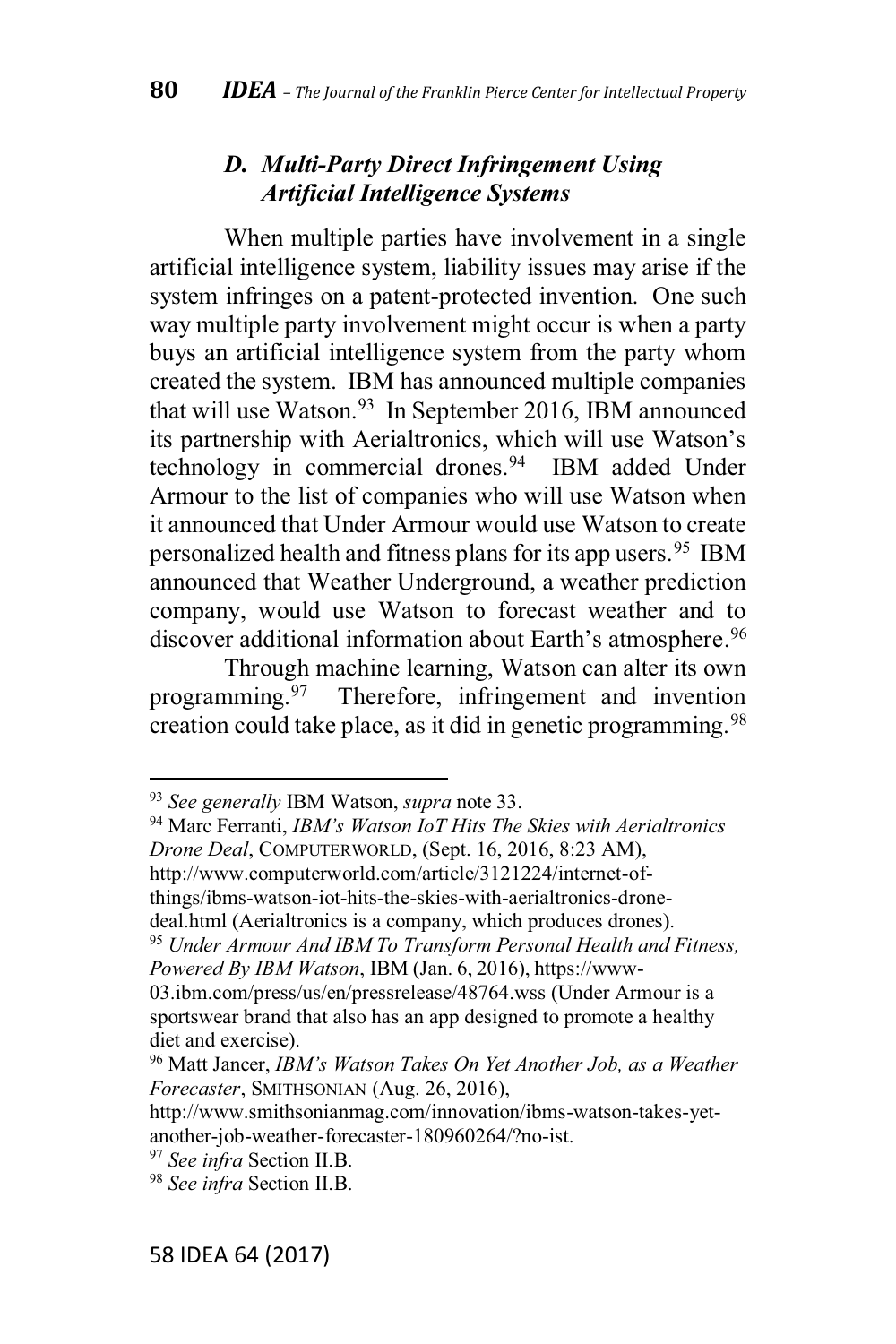Multiple companies may have responsibility for an artificial intelligence system at different stages.<sup>99</sup> Multiple parties might contribute to the development aspects of Watson, a single company might sell the system, and another party might maintain the system. Courts have not clearly addressed how to determine the liability of each party if an artificial intelligence system like Watson infringes on a patented method.

The following fictitious example demonstrates how infringement of a patent-protected method occurs. Weather Underground uses Watson to make weather predictions.<sup>100</sup> After multiple months of data evaluation, Watson develops a new method of weather prediction and uses the new method in its subsequent predictions.<sup>101</sup> Under the rule provided by the Federal Circuit in Akamai, direct infringement of a patent-protected method occurs when all of the steps are "performed or attributed to a single entity." $102$  In this case, the simple performance of the new method by implementing the steps of the patent-protected method can result in liability under direct infringement.<sup>103</sup> Therefore, when an artificial intelligence system creates a method and implements that method to produce a result, infringement occurs if that method is patent-protected such that the system performs each and every step of the method claim.104

<sup>99</sup> *See* Lohr, *supra* note 15.

<sup>100</sup> Jancer, *supra* note 96.

<sup>101</sup> *See generally* Jancer, *supra* note 96. This is a fictitious example using the facts of Jancer.

<sup>102</sup> Akamai Techs., Inc. v. Limelight Networks, Inc., 797 F.3d 1020, 1022 (Fed. Cir. 2015).

<sup>103</sup> *See generally* 35 U.S.C. § 271(a)-(b) (2016).

<sup>&</sup>lt;sup>104</sup> In order to infringe a method, the infringer must complete all steps of the method. Adding new steps to a patent-protected method does not constitute infringement. In this example, should Watson use all of the steps of Weather Underground's invention, but add additional steps or change any step, there is no infringement.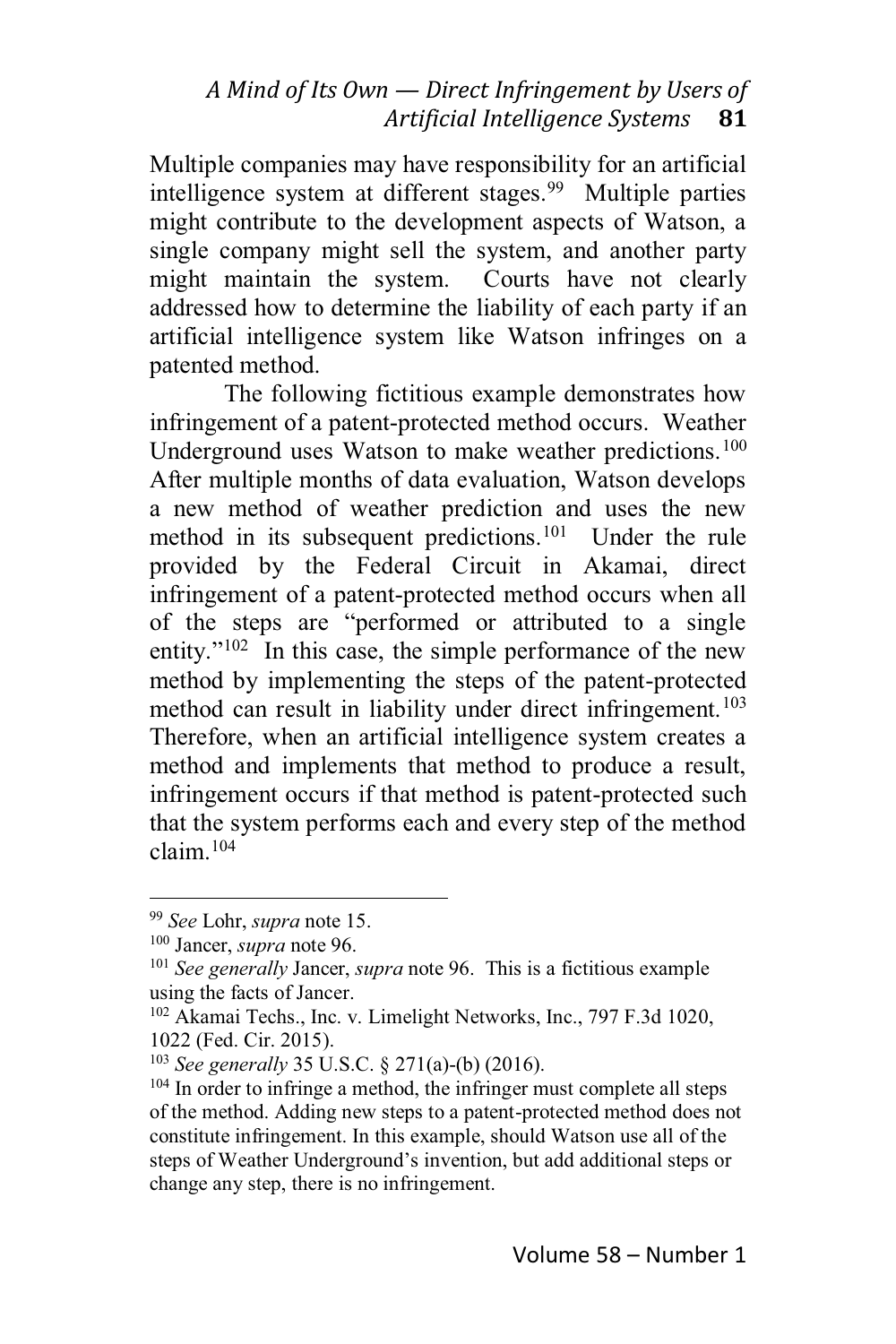#### *E. Indemnification*

Indemnification agreements operate to hold one party liable for damage incurred by another party.<sup>105</sup> Indemnification agreements come in two forms: either<br>express or implied.<sup>106</sup> In express indemnification In express indemnification agreements, the contracts between the parties include language identifying the type of indemnification and any requirements.107 Implied indemnification agreements do not include such language.108 Courts interpret indemnification clauses by looking at the contract as a whole and by interpreting the language in favor of the indemnitee.<sup>109</sup> Therefore, the parties using an indemnification clause must construct the language to clearly identify the intentions of the parties and ensure that the clause is consistent throughout the entire contract.  $110$ 

In *MacDonald*, the court held that including the language that the indemnitor must indemnify the indemnitee "regardless of [Indemnitee's] responsibility" sufficiently establishes the complete and sole liability of the indemnitor.<sup>111</sup> This language results in the court holding the indemnitee harmless regardless of the indemnitee's actions.112

<sup>105</sup> Prince v. Pac.Gas & Elec.Co., 45 Cal. 4th 1151, 1157 (2009).

<sup>106</sup> *Id.*

<sup>107</sup> *See* MacDonald & Kruse, Inc. v. San Jose Steel Co., 29 Cal. App. 3d 413, 420 (1972). *See* Prince,,45 Cal. 4th at 1158. This discussion uses California law as a basis for discussion regarding contractual issues. <sup>108</sup> *See* Prince, 45 Cal. 4<sup>th</sup> at 1158.

<sup>109</sup> *See generally* Prince, 45 Cal. 4th at 1158.

<sup>110</sup> *Id.*

<sup>111</sup> MacDonald*,* 29 Cal. App. 3d at 419.

<sup>112</sup> *Id.* This example was given in the context of active infringement. Generally, courts are reluctant to uphold indemnification provisions regarding active infringement. The scenario discussed here, does not involve active negligence, and thus, should be upheld by the court. *See also* Ira Schreger, *Negotiating and Drafting Patent Indemnification*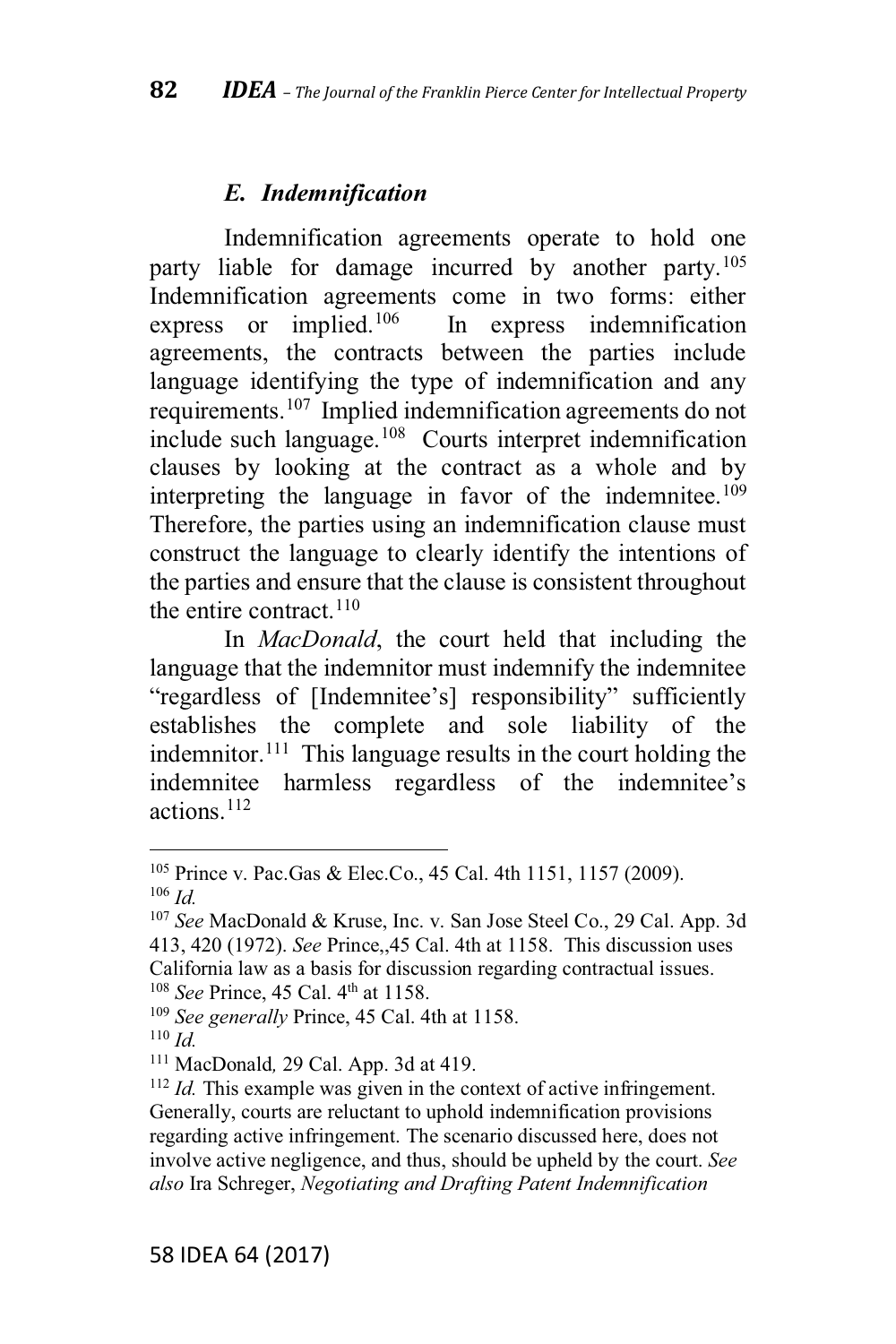For courts to hold an indemnitee harmless, the clause must have "particularly clear and explicit" language.<sup>113</sup> The court will "strictly" construe the language for the indemnitor.<sup>114</sup> For the court to apply the language, the contractual language must demonstrate the intentions of the parties.<sup>115</sup>

#### **II. CONTRACTUAL SOLUTIONS TO DIRECT INFRINGEMENT BY USERS OF ARTIFICIAL INTELLIGENCE**

A contractual solution is needed because it provides parties with a predictable solution to liability, should infringement occur. An indemnification clause within the contract allows the parties to discuss and negotiate liability and any terms of liability before infringement occurs. For the buying party to be held harmless for any infringement, it should take responsibility to lessen the chances of direct infringement by its artificial intelligence system.

# *A. Why an Interim Solution is Necessary*

Because it is unclear how courts will allocate liability when an artificial intelligence system used by multiple parties infringes a patented method, parties employing such systems should employ contractual terms to best avoid liability for direct infringement by the artificial intelligence system. Because courts have yet to provide a complete clarification rule allowing for patent attorneys to interpret

*Provisions* (Oct. 6, 2011),

http://www.hipla.org/Schreger\_Indemnification\_Agreements.pdf [HTTPS://PERMA.CC/D4ET-BYBD].

<sup>113</sup> E.L. White, Inc. v. Huntington Beach*,* 21 Cal.3d 497, 507 (1978).

<sup>114</sup> City of Bell v. Super. Ct., 220 Cal. App. 4th 236, 250 (Cal. Ct. App.

<sup>2013).</sup> *See also* Crawford v. Weather Shield Mfg. Inc., 44 Cal. 4th 541, 552 (2008).

<sup>115</sup> City of Bell*,* 220 Cal. App. 4th at 250.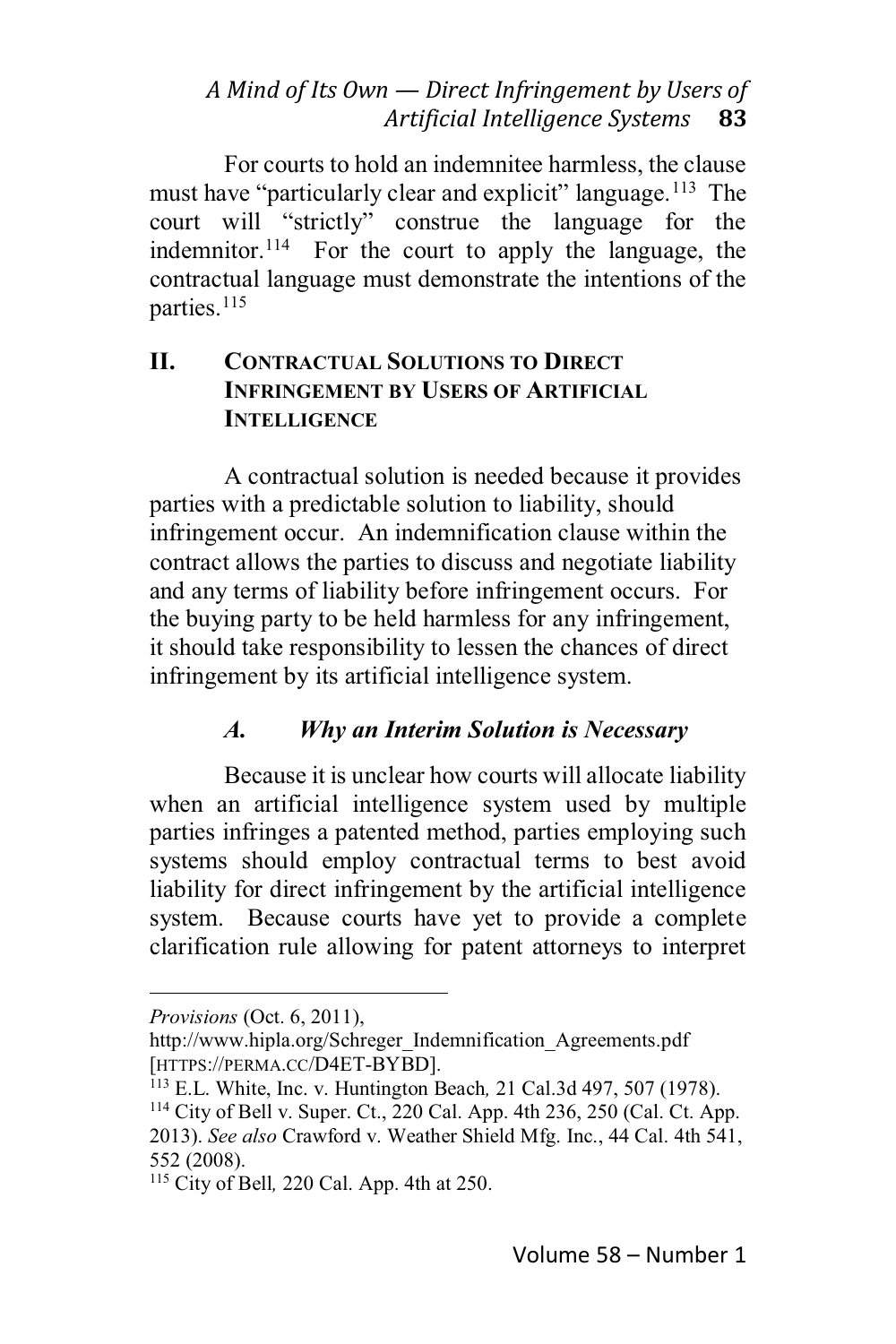when software patents are valid, contractual terms provide the best interim solution for those in the industry to use.<sup>116</sup> Since software forms the basis of artificial intelligence systems, it is not clear whether the inventions created by such machines would be considered patentable subject matter.<sup>117</sup> At this time, the uncertainty has caused a great deal of confusion among the software industry regarding when software is patentable.<sup>118</sup> Thus, with the uncertainty of the courts, providing an interim solution allows the parties to plan for the consequences of any direct infringement.<sup>119</sup>

Without an interim solution, the courts might hold a party who simply used a system of artificial intelligence, such as the operating party, liable for direct infringement, even though the operating party knew little to nothing about the possibility of infringement taking place or the risk of infringement.120 A more permanent solution, such as amending the patent statute to include a situation where infringement occurs by an artificial intelligence system would be difficult to implement.<sup>121</sup> Amending the patent code in reference to infringement to include an exception would change the way the code is written, because it does not include exceptions for different types of technology.<sup>122</sup> A contractual solution, allows for the parties to avoid these

<sup>116</sup> *See* Parker Hancock, *From State Street Bank to CLS Bank and Back: Reforming Software Patents to Promote Innovation*, 16 VAND. J. ENT. & TECH. L. 425, 429. *See generally* Alice Corp. Pty. Ltd. v. CLS Bank Int'l, 134 S. Ct. 2347, 2355 (2014) (providing a two part test for determining patentability of software inventions).

<sup>117</sup> *See* Hancock, *supra* note 116, at 442.

<sup>118</sup> *Id*. at 455.

<sup>119</sup> *Id.* at 449.

<sup>120</sup> *See infra* Section I.C,D.

<sup>121</sup> *Cf*. 35 U.S.C. § 271(a) (2016) (providing situations in which direct infringement occurs without distinctions for different types of inventions).

<sup>122</sup> *Cf.* 35 U.S.C. § 271(a) (2016) (providing situations in which direct infringement occurs without distinctions for different types of inventions).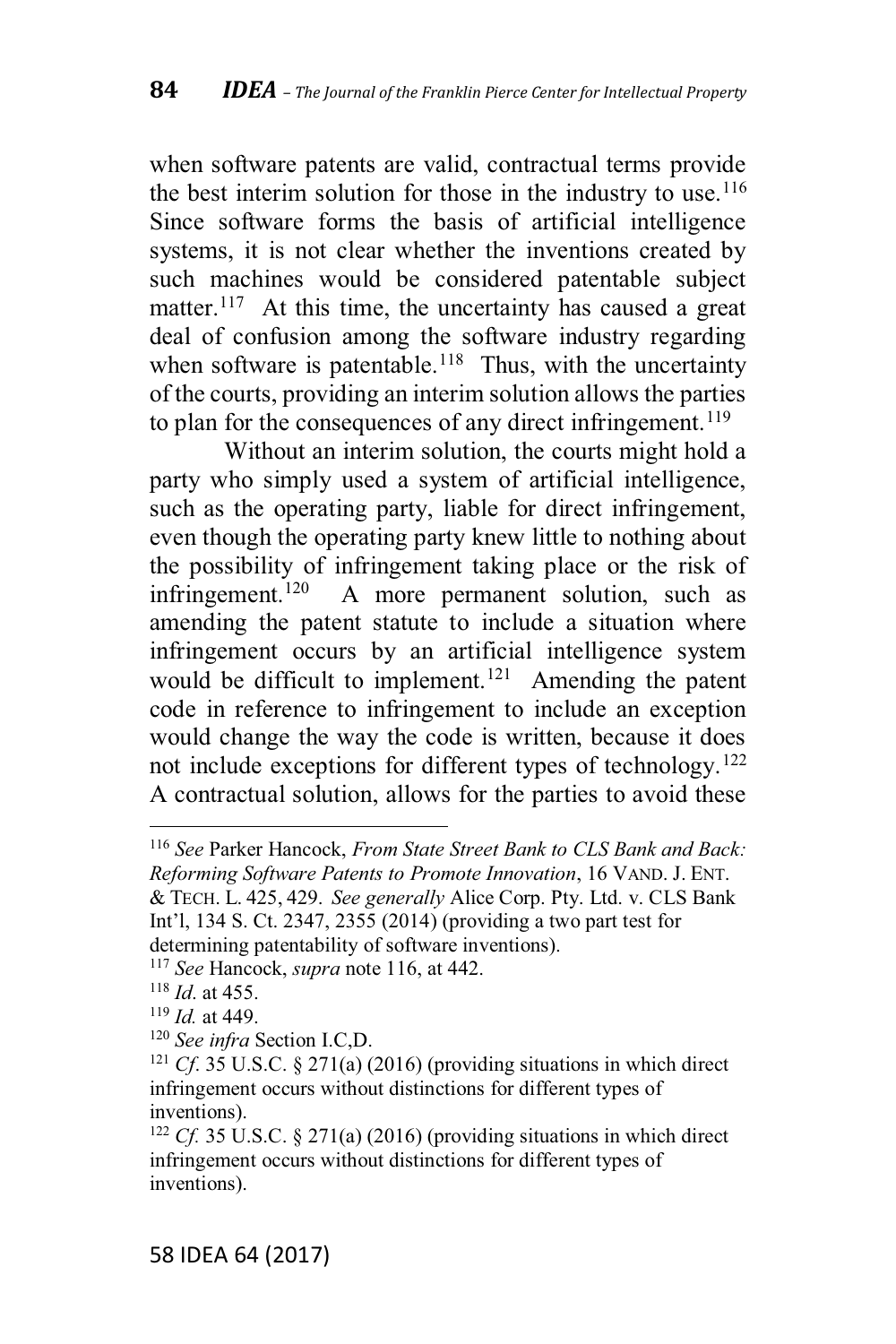pitfalls absent clear guidance from the courts. This solution allows sophisticated parties to consider infringement and participate in serious negotiations and discussions pertaining to liability.

# *B. Indemnification Solutions*

Providing a contractual solution allows parties to protect themselves against liability issues arising from direct infringement by users of systems of artificial intelligence. An indemnification solution allows the parties to take control of the liability issues that might arise without relying on a courts interpretation of the situation.<sup>123</sup> A party operating such a system should put in place three requirements to ensure the court holds it harmless for any infringement by the system of artificial intelligence. The requirements include: performing software updates, notifying the selling party of any new inventions and getting feedback from a patent attorney, and avoiding encouragement of infringement. Should the operating party fail to implement such requirements, the operating party would be held responsible for any direct infringement from the artificial intelligence system. By meeting the requirements, the operating party is held harmless and the liability transfers to the selling party. An operating party, may, ideally prefer indemnification without the requirements. However, to ensure just distribution of liability and allow the selling party the opportunity to continually develop the software and protect both parties from infringement liability, the operating party should enact the requirements. The operating party should take responsibility for using a machine with such vast capabilities that might cause damages to other parties.

<sup>123</sup> *See* Madden, *supra* Section I (the court has not addressed patentable inventions created by systems of artificial intelligence or infringement by a system of artificial intelligence). *See generally* Lohr, s*upra* note 15.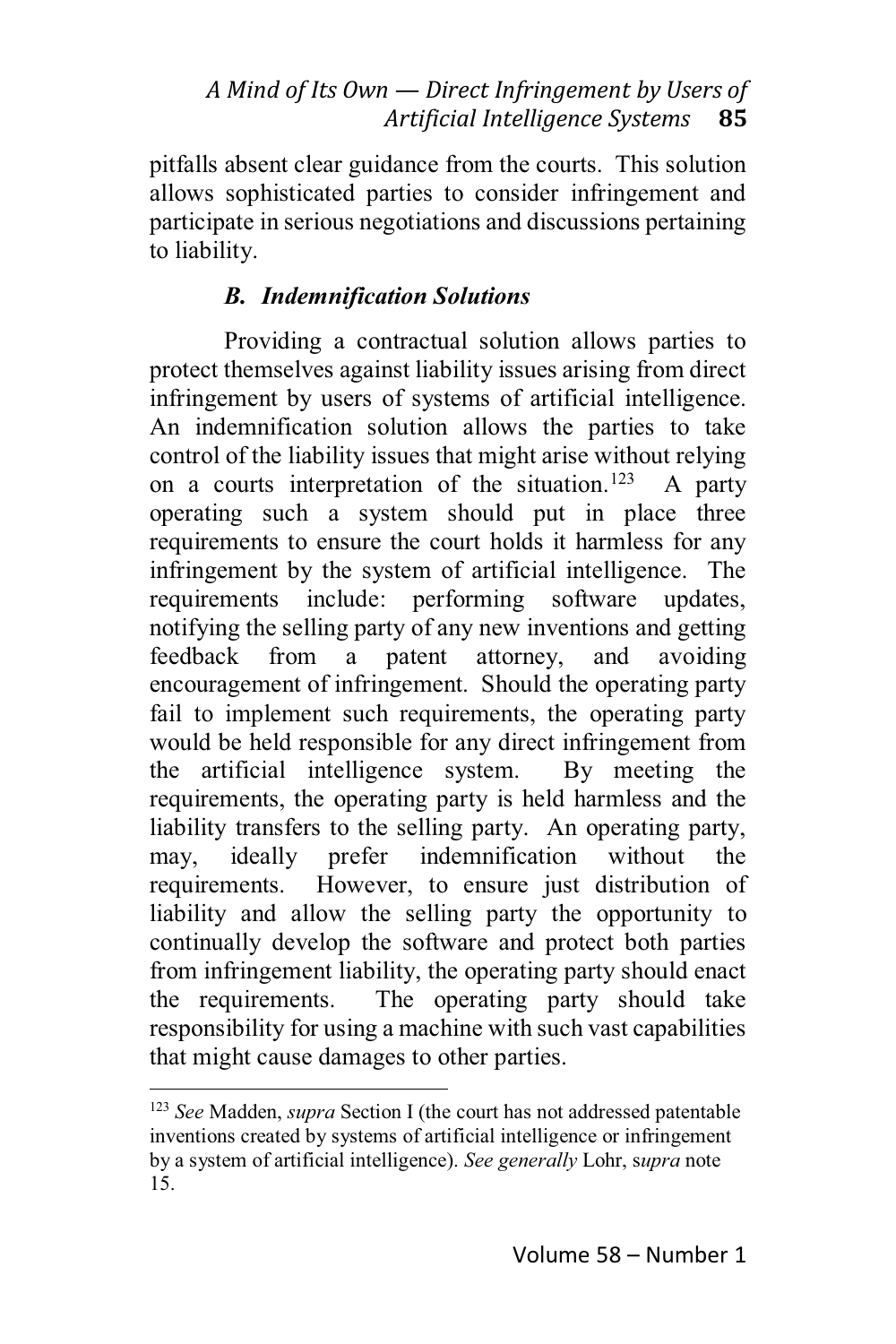#### *1. Indemnification Clause Language*

When an operating party and a selling party implement an indemnification clause, the operating party acts as the indemnitee and the selling party acts as the indemnitor.<sup>124</sup> To apply the requirements, the language from *MacDonald* will be included at the end of the proposed language below.<sup>125</sup>

The proposed language is:

"When [Operating Party] (1) performs all downloads to the system of artificial intelligence requested by [Selling Party] within a month of such request; (2) notifies [Selling Party] of any known new inventions created by the system of artificial intelligence; and (3) does not directly infringe on a patent-protected method in bad faith, [Selling Party] shall hold [Operating Party] harmless for any direct infringement resulting from the system of artificial intelligence regardless of [Operating Party's] responsibility for said direct infringement. Should [Operating Party] fail to adhere to the above requirements, [Selling Party] shall have no obligation to hold [Operating Party] harmless for any direct infringement by the system of artificial intelligence." $126$ 

To hold a party harmless without waiting for interpretation by the courts, the parties can enact a contract including an indemnification clause. The indemnification clause will hold the operating party harmless if the operating party meets the three requirements above.<sup>127</sup> The requirements ensure that the operating party decreases the

<sup>124</sup> *See* E.L. White, Inc. v. Huntington Beach*,* 21 Cal. 3d 497, 507-08 (1978) (discussing the duties of each party to an indemnification agreement).

<sup>125</sup> *See* Madden, *supra* Section I.E.

<sup>126</sup> *See* MacDonald, 29 Cal. App. 3d at 419.

<sup>127</sup> *See generally* MacDonald, 29 Cal. App. 3d at 413-415; Lohr, *supra* note 15.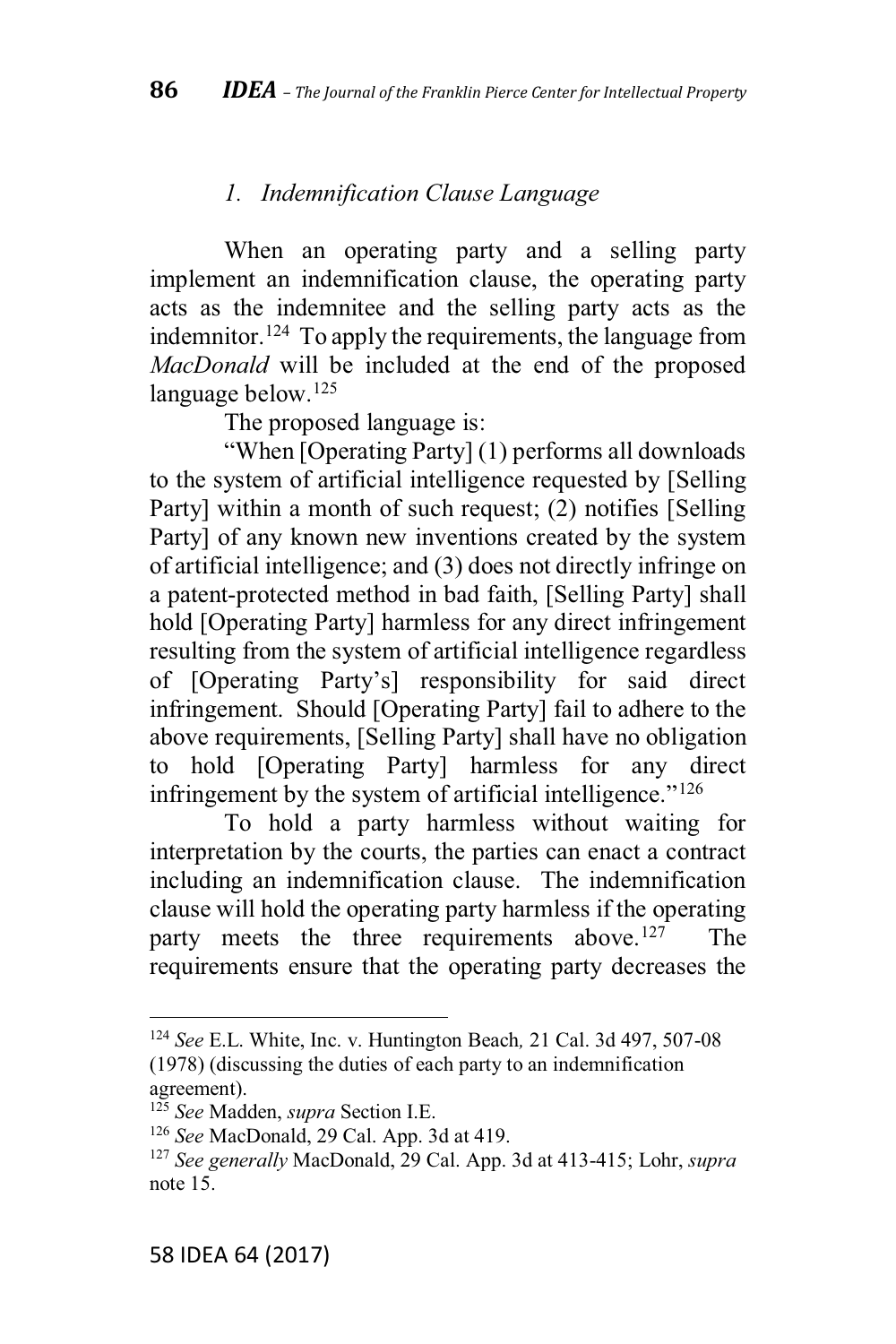possibility of infringement. Further, the requirements hold the selling party liable unless the operating party did not do its part to lessen the chance of infringement. The selling party is not held liable for infringement resulting from the operating party's intentional infringement or carelessness. Accordingly, courts determine the extent of the liability by looking at the contractual agreement between the parties.<sup>128</sup>

## *2. Prerequisites for Indemnity*

Holding the operating party harmless, regardless of its actions, allows for the selling party to free itself of liability, even where the direct infringement occurred at the fault of the selling party.129 Therefore, liability should only be placed on the selling party if the selling party does not implement safeguards, limiting the chances that direct infringement will occur.<sup>130</sup> These requirements allow the courts to hold the buying party harmless if it did not intend to contribute to the infringement, while also allowing the selling party to change the software to avoid any future infringement. The requirements hold the selling party liable for any infringement at the hands of the selling party, since it controls the software of the system of artificial intelligence.

a. Requirement 1: The Operating Party Must Download Any Software Updates Provided by the Selling Party Within a Month of Such Request.

To give the selling party a chance to fix any problems identified in the systems, the operating party must perform

<sup>128</sup> Markley v. Beagle, 66 Cal. 2d 951, 961 (1967).

<sup>129</sup> *See* Lohr, *supra* note 15 (multiple parties may have involvement with a single system of artificial intelligence, and the direct infringement may not occur at fault of the operating or selling party). <sup>130</sup> *See generally* Lohr, *supra* note 99.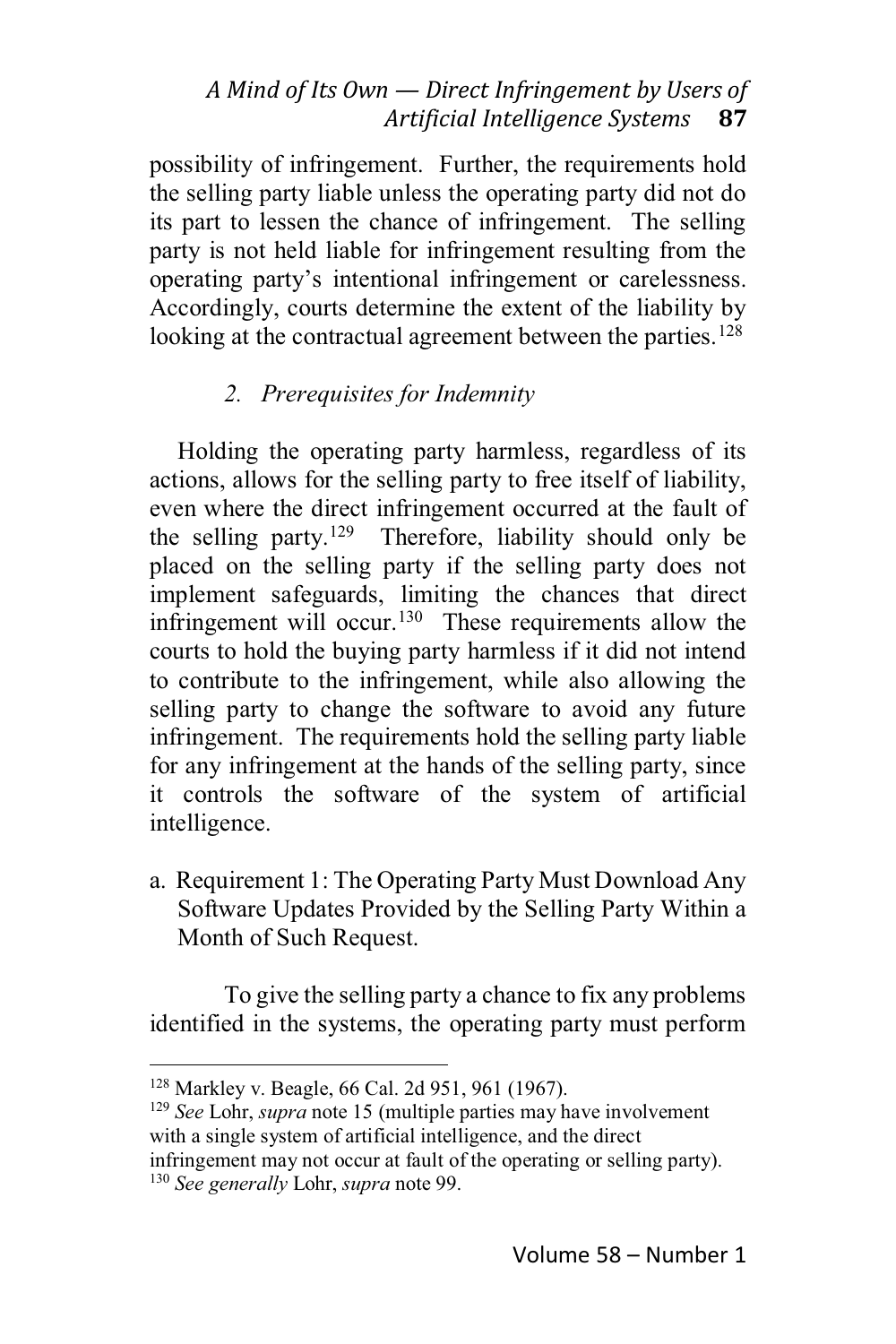any software updates provided by the selling party. Technology companies often provide regular software updates.<sup>131</sup> Many people are familiar with the software updates provided by most computational systems including smartphones and computers.<sup>132</sup> Sellers of these electronic devices use software updates to provide their sellers with the most updated version of firmware to provide improved electronic security and more.<sup>133</sup> Sellers of systems of artificial intelligence may also use software updates to protect against direct infringement by adjusting and changing any software known to the selling company to promote infringement or to add limitations protecting against infringement.134

Additionally, adding this requirement also encourages the selling company to provide such software updates.<sup>135</sup> Without providing such software updates, the selling company cannot continually upkeep the system to protect itself and the buying company from known avenues of direct infringement. Requiring the operating company to perform any software updates should cause the selling company to provide such updates as it makes new discoveries.

The operating party must perform any software updates at the request of the selling party in a timely manner

<sup>131</sup> *See* Nicole Perlroth, *IPhone Users Urged to Update Software After Security Flaws Are Found*, N.Y. TIMES (Aug. 26, 2016),

http://www.nytimes.com/2016/08/26/technology/apple-softwarevulnerability-ios-patch.html? r=1 [HTTPS://PERMA.CC/7QW2-HPQE], at B2 (showing an example of another iPhone software update and formerly entitled, *Apple Updates iOS to Patch a Security Hole Used to Spy on Dissidents*).

<sup>132</sup> *Id.*

<sup>133</sup> *Id.*

<sup>134</sup> *See generally* Perlroth, *supra* note 131.

<sup>&</sup>lt;sup>135</sup> *Id.* (To ensure that the operating party actively attempts to reduce infringement by following the above requirements, the software company should issue monthly software updates).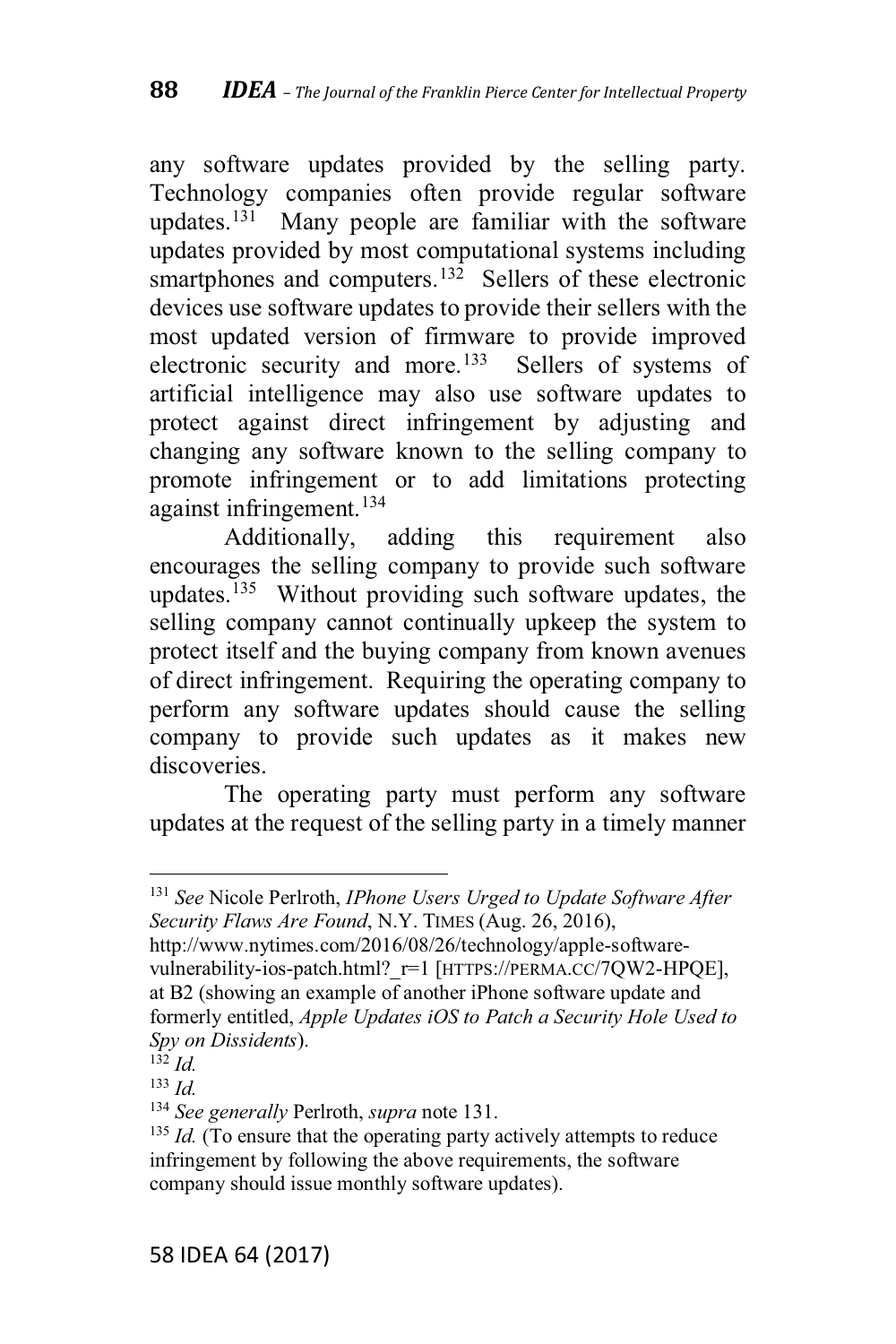to ensure that the operating party upholds its duty to the selling party to maintain the system and ensure the least possibility of infringement. Further, it allows the operating party sufficient time to perform necessary updates. Because of the one-month requirement, the selling party may provide convenient monthly updates for the operating party to perform. A one-month requirement allows the operating party to make a habit of updating the software regularly and also makes it easy for the operating party to keep track of when the updates must take place.

b. Requirement 2: The Operating Party Must Inform the Selling Party of Any Known New Inventions by the System of Artificial Intelligence.

To ensure the best protection against any infringement, the selling companies should learn of any new known inventions created by its system of artificial intelligence. When the selling party learns of any new invention, it might identify ways in which the software might become prone to infringement by identifying the way the new method was created. To avoid liability, the operating party must inform the selling party of any new inventions and must consult with an attorney to determine whether the new invention infringes on any patented inventions.<sup>136</sup> This requirement holds the operating party liable if it knew, or reasonably should have known, of any new inventions, and either intentionally or negligently fails to inform the selling party or fails to ensure that the invention is not patented.<sup>137</sup>

 $136$  If an invention was created by an artificial intelligence system before the invention was patented by another party, and the patent owner later discovers the invention, the selling party nor buying company would be liable for infringement because it occurred before the owner received a patent.

<sup>137</sup> *See* Madden, *supra* Section II.B (discussing how infringement might occur).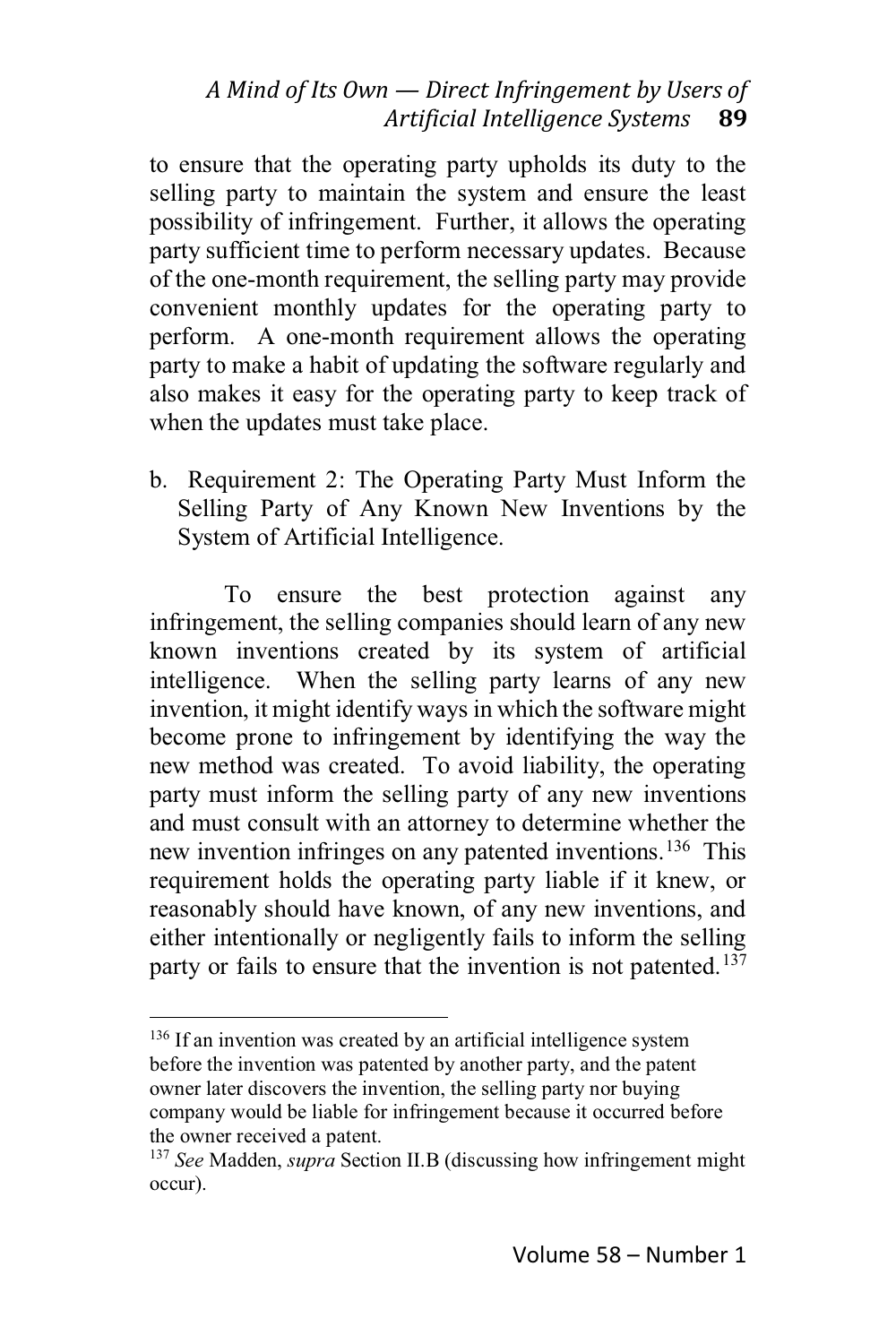Additionally, this requirement also holds the operating party responsible for informing the selling party of any new known inventions.138 Further, this requirement puts a small responsibility on the operating party while ensuring that the courts do not hold the operating party harmless for the selling party's faults.

As a result, the reporting requirement provides the selling party with notification of any undetected infringement issues while also allowing the selling party to have awareness of the capabilities of its technology.<sup>139</sup> With the knowledge of new inventions arising from the system of artificial intelligence, the selling party can provide each operating party with software updates to discourage any future infringement.<sup>140</sup>

c. Requirement 3: The Operating Party Must Not Directly Infringe On a Patent-Protected Invention In Bad Faith.

It would be unfair to hold the selling party liable for infringement by an operating party who might be more sophisticated and commit direct infringement in bad faith. Not all operating parties will have sophisticated understanding of the capabilities of the system of artificial intelligence. However, it is important that the more sophisticated operating parties who commit infringement in bad faith be held liable for such infringement. For the operating party to avoid liability for direct infringement by the system of artificial intelligence, the operating party

<sup>&</sup>lt;sup>138</sup> See Madden, *supra* Section I.D (discussing each party's involvement in a system of artificial intelligence).

<sup>139</sup> *See* Madden, *supra* Section I.D (discussing how multiple parties might have involvement with one system of artificial intelligence). <sup>140</sup> *See* 35 U.S.C. § 271(a). Courts do not typically require that the party have knowledge of the infringement in order for direct infringement to occur. But, the operating party should not be held harmless if it had knowledge of the infringement because that constitutes an act of bad faith.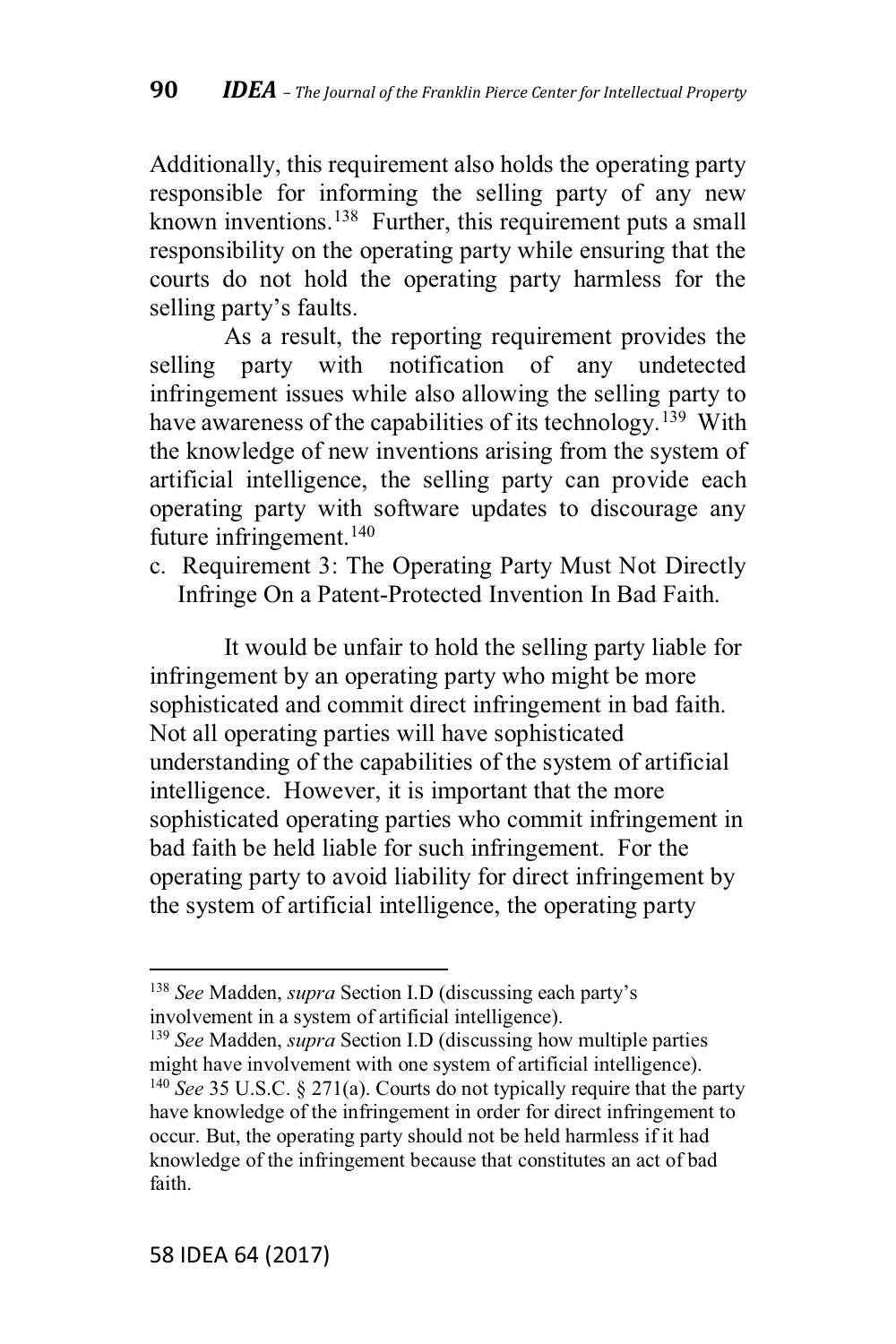must not commit infringement in bad faith.<sup>141</sup> To demonstrate how this proposed language would operate in a contract between a buying party and a selling party, the following section provides several hypothetical situations and outcomes.

#### *3. Application of Proposed Solution*

To illustrate possible applications of the contractual solutions, the following are hypothetical situations using Watson and Weather Forecast. In each situation, IBM acts as the selling party and sells Watson to Weather Forecast, who uses Watson to predict when a storm will occur in a specific area.<sup>142</sup> Storm Predictor, a fictional entity, has patented a method allowing a computer to predict exactly when a storm will hit a specific area, and the patent is within the patent term.<sup>143</sup>

a. Buyer's Failure to Update

In one situation, IBM sends Weather Forecast a software update, but Weather Forecast fails to download the update. Later, it was found that Watson infringed on Storm Predictor's patented method of predicting when a storm will hit a specific area. Because Weather Forecast failed to uphold its duty to download any software updates within a reasonable amount of time, per Requirement 1, the courts would hold Weather Forecast liable for the infringement.

<sup>141</sup> *See generally* Mark. A Lemley, *Inducing Patent Infringement*, 39 U.C. DAVIS L. REV. 225, 237-38 (2005). (This requirement is important for the operating parties that have deeper knowledge of the system of artificial intelligence).

<sup>142</sup> Jancer, *supra* note 96. (This example uses Watson as a weather predictor to demonstrate how the contractual language affects the liability of the parties).

<sup>143</sup> *See* 35 U.S.C. § 271(a) (2016).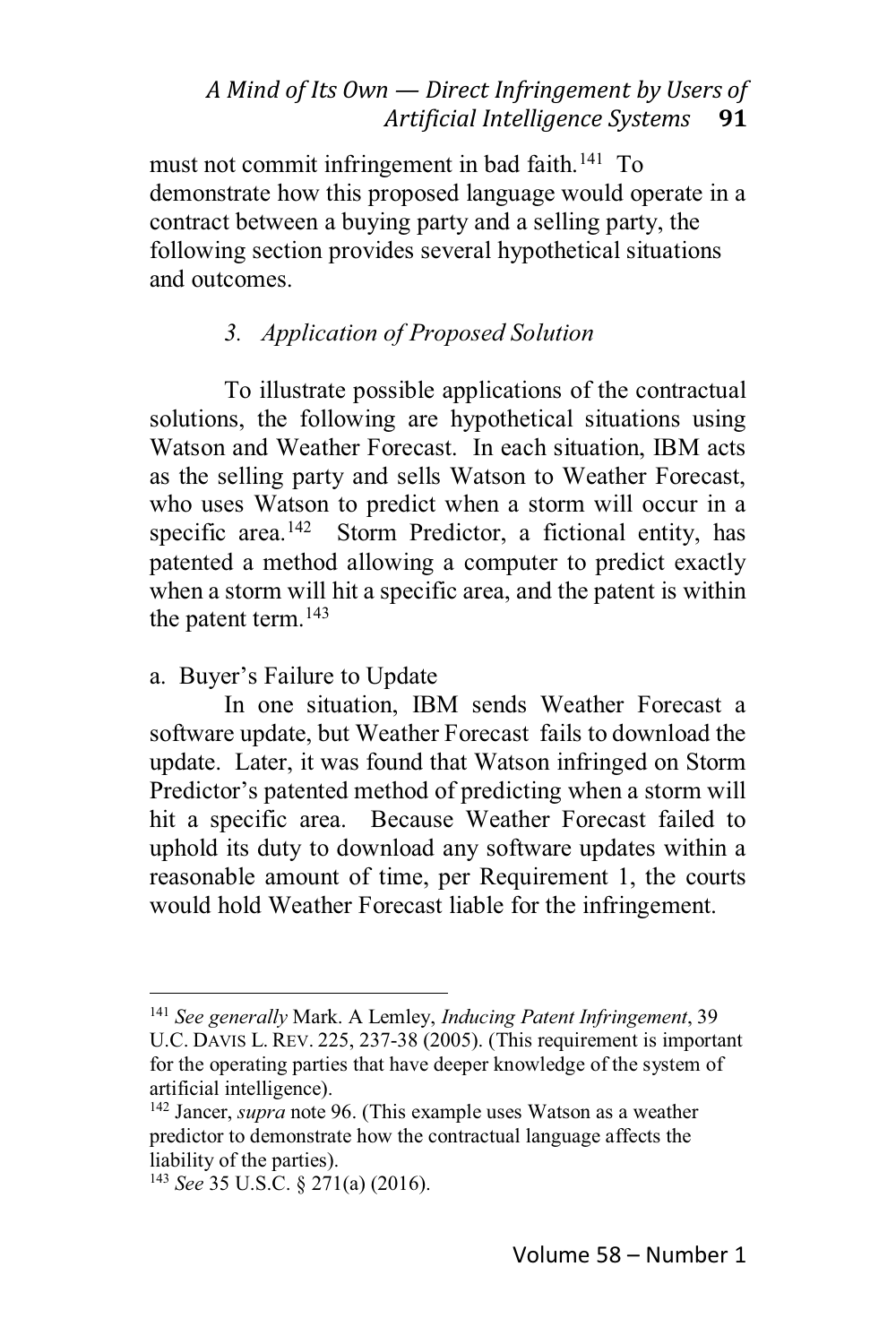## b. Buyer's Failure to Consult

In another situation, Weather Forecast finds that Watson created a new invention. Weather Forecast informs IBM of the invention, but does not consult with a patent attorney to find whether the invention infringes upon a current patent, which it does. Because Weather Forecast did not uphold its duty per Requirement 2, the court would find it liable for the direct infringement.

## c. Buyer's Bad Faith Infringement

Now, Weather Forecast has awareness of Storm Predictor's patented invention. Weather Forecast decides that it wants to find a similar method to predict oncoming storms. Weather Forecast researches the patent and uses similar data to input into Watson, which identifies patterns and make predictions. Watson identifies the method for predicting storms patented by Storm Predictor and uses it to predict future storms.144 Because Weather Forecast infringed on the patented invention in bad faith, the court would find it liable for the direct infringement per Requirement 3.

# d. Buyer's Fulfillment of Each Requirement

Here, Weather Forecast has awareness of Storm Predictor's patented invention, but does not seek to find a similar method. Weather Forecast downloads each software update provided by IBM monthly, and conducts regular checks for new methods and consults with a patent attorney about any potential infringement. In this situation, Weather Forecast has been indemnified and the court would hold IBM liable for any infringement by Watson.

For Weather Forecast to avoid infringement it would have to follow each requirement: completing any downloads for software updates, notifying IBM of any new inventions and

<sup>144</sup> *See generally* 35 U.S.C. §271(a) (2016).